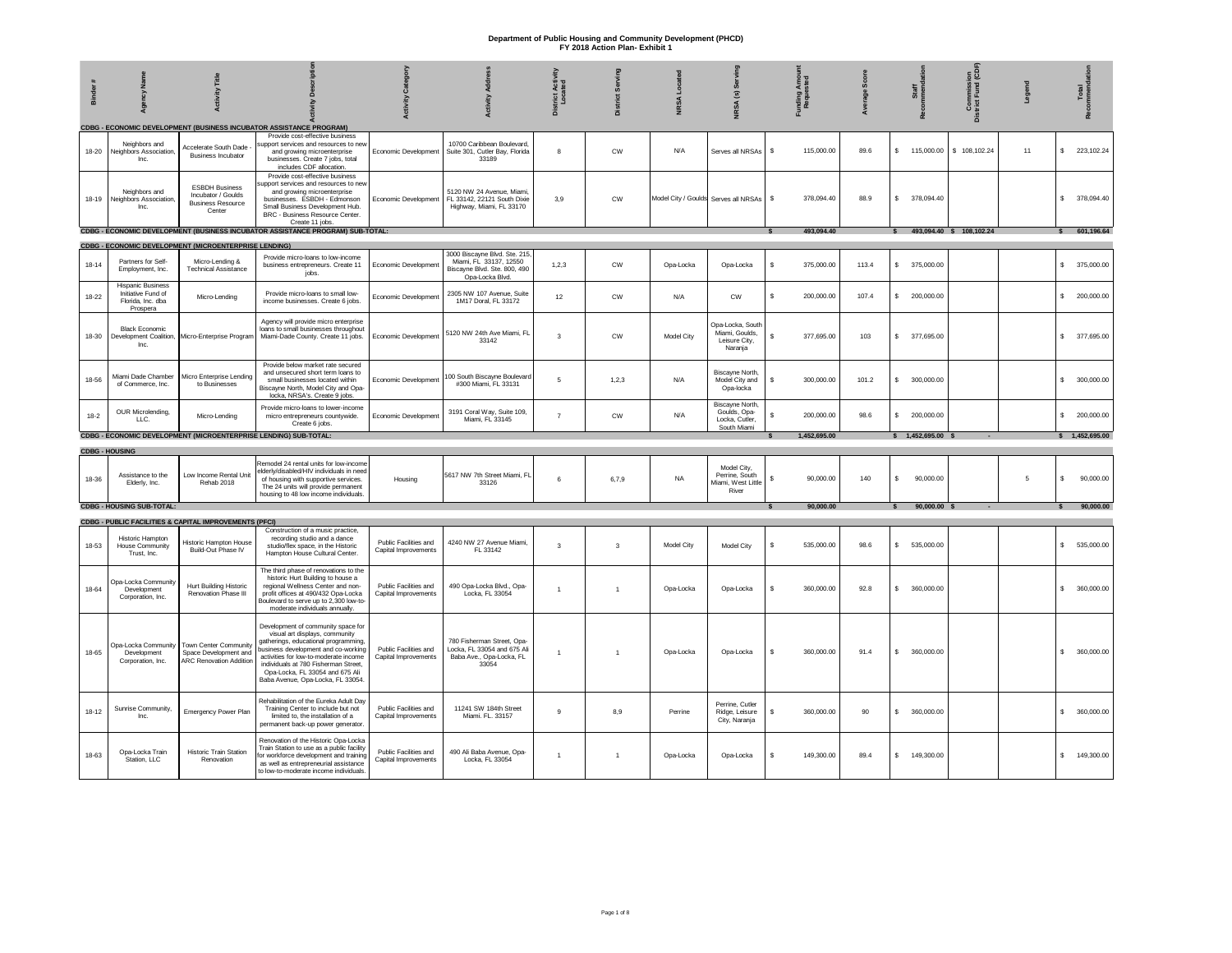|           |                                                                           | Title<br>Activity                                                     |                                                                                                                                                                                                                                                                             |                                                     |                                                                                                                 | Acti<br>ted<br>strict<br>Loca<br>ă | 흐                       | 띂                                                                                         | $\overline{\mathbf{s}}$<br><b>SA</b>                           |                              |       | Staff                         | nmissi<br>Fund<br>ន្ទិ ខ្ញុំ |                |    | Total          |
|-----------|---------------------------------------------------------------------------|-----------------------------------------------------------------------|-----------------------------------------------------------------------------------------------------------------------------------------------------------------------------------------------------------------------------------------------------------------------------|-----------------------------------------------------|-----------------------------------------------------------------------------------------------------------------|------------------------------------|-------------------------|-------------------------------------------------------------------------------------------|----------------------------------------------------------------|------------------------------|-------|-------------------------------|------------------------------|----------------|----|----------------|
| 18-38     | City of South Miami                                                       | Gibson-Bethel<br><b>Community Center</b><br><b>Renovation Project</b> | Renovate the Gibson-Bethel<br>Community Center, including the<br>basketball gymnasium and kitchen<br>areas of the center.                                                                                                                                                   | Public Facilities and<br>Capital Improvements       | 5800 SW 66 Street South<br>Miami, FL 33143                                                                      | $\overline{7}$                     | $\overline{7}$          | South Miami                                                                               | South Miami                                                    | 150,000.00<br>$\mathbf{s}$   | 84.8  | \$ 150,000.00                 |                              | $\overline{7}$ |    | \$ 150,000.00  |
| 18-69     | City of Sweetwater                                                        | Phase 8 Storm water<br>Improvements Project                           | Installation of pumps, catch basins,<br>and other drainage improvements from<br>NW 107th Avenue to NW 109th<br>Avenue and NW 14th Street to NW<br>25th Street.                                                                                                              | Public Facilities and<br>Capital Improvements       | NW 107th Avenue to NW<br>109th Avenue and NW 14th<br>Street to NW 25th Street                                   | 12                                 | 12                      | N/A                                                                                       | N/A                                                            | $\mathbf{s}$<br>500,000.00   | 80.4  | $\mathbf{s}$<br>500,000.00    |                              |                |    | \$500,000.00   |
| $18 - 45$ | Easter Seals South<br>Florida, Inc.                                       | Easter Seals SF-Kendall                                               | Building Improvements of an elderly<br>center, (located at 11025 SW 84th<br>Street) to include energy efficiency<br>upgrades and security enhancements<br>for 15 low mod income/disabled<br>clients.                                                                        | Public Facilities and<br>Capital Improvements       | 1025 SW 84th Street Kendal<br>FL 33173                                                                          | 10                                 | $\overline{\mathbf{3}}$ | N/A                                                                                       | <b>CW</b>                                                      | s.<br>150,000.00             | 77    | s.<br>150,000.00              |                              |                | s. | 150,000.00     |
| 18-46     | <b>Easter Seals South</b><br>Florida, Inc.                                | Easter Seals- SF Miam<br>Gardens                                      | Building Improvements of a child care<br>center, (located at 16425 NW 25 Ave,<br>Miami Gardens) to include energy<br>efficiency upgrades and security<br>enhancements for 15 low mod<br>income/disabled clients.                                                            | Public Facilities and<br>Capital Improvements       | 16425 NW 25 Ave. Miami<br>Gardens FL 33054                                                                      | $\overline{1}$                     | $\mathbf{3}$            | N/A                                                                                       | Opa-locka                                                      | s<br>76,000.00               | 77    | s<br>76,000.00                | \$ 17,857.96                 | 10,11          | s. | 93,857.96      |
| $18 - 47$ | Easter Seals South<br>Florida, Inc.                                       | Easter Seals SF-Civic<br>Center                                       | Replacement of an Air Conditioning<br>System, (located at 1475 NW 14th)<br>Ave) for 40 low mod income/disabled<br>clients                                                                                                                                                   | Public Facilities and<br>Capital Improvements       | 475 NW 14th Ave Miami, FL<br>33125                                                                              | 3                                  | 3                       | N/A                                                                                       | N/A                                                            | s.<br>250,000.00             | 77    | $\mathbb{S}$<br>250,000.00    |                              |                |    | \$ 250,000.00  |
| $18 - 41$ | Association For<br>Development Of The<br>Exceptional<br>Incorporated. The | ADE South Construction                                                | Provide support for the new<br>construction of a 2,000 sq. ft. building<br>for an Adult Day Training Program.                                                                                                                                                               | Public Facilities and<br>Capital Improvements       | 12700 SW 216th Street<br>Goulds, FL 33170                                                                       | 8                                  | 8.9.10.11               | N/A                                                                                       | Goulds, Naranja,<br>Perrine, Cutler                            | $$\mathbb{S}$$<br>470,000.00 | 75.8  | \$ 470,000.00                 |                              |                |    | \$470,000.00   |
| 18-34     | Assistance to the<br>Elderly, Inc.                                        | Senior Dining Facility                                                | Rehabilitation and expansion of a<br>dining facility to serve seniors and low-<br>income individuals in the community.                                                                                                                                                      | Public Facilities and<br>Capital Improvements       | 5617 NW 7th Street Miami, FL<br>33126                                                                           | 6                                  | 6                       | NA                                                                                        | South Miami                                                    | s.<br>255,000.00             | 71.6  | \$255,000.00                  |                              | 5              |    | \$ 255,000.00  |
| 18-39     | City of South Miami                                                       | Marshall Williamson Park<br>CPTED Project                             | Park infrastructure improvements for<br>the city's Marshall Williamson park<br>using Crime Prevention Through<br>Environmental Design criteria to<br>reduce crime in the area.                                                                                              | Public Facilities and<br>Capital Improvements       | 6100 SW 67th Ave South<br>Miami, FL 33143                                                                       | $\overline{7}$                     | $\overline{7}$          | N/A                                                                                       | South Miami                                                    | $$\mathbb{S}$$<br>150,000.00 | 66.2  | s<br>83,372.34                | \$63,102.24                  | 1,7,9,11       | s. | 146,474.58     |
| $18 - 44$ | Abundant Life Christian<br><b>Learning Center</b>                         | Playground Rehabilitation                                             | Rehabilitation of a playground located<br>at 777 NW 85 Street Miami, FL 33150<br>West Little River.                                                                                                                                                                         | Public Facilities and<br>Capital Improvements       | 777 NW 85 Street Miami, FL<br>33150                                                                             | $\overline{2}$                     | $\overline{2}$          | West Little River                                                                         | West Little River                                              | \$<br>60,000.00              | 64.8  | s<br>40,000.00                | \$ 20,000.00                 | 1,7,11         | \$ | 60,000.00      |
| $18-6$    | Community Coalition of<br>South Dade, Inc.                                | Seniors and Family<br>Empowerment                                     | Installation of ramp, rail and other<br>structural changes to make facility<br>ADA compliant.                                                                                                                                                                               | Public Facilities and<br>Capital Improvements       | 390 SW 4 St. Homestead, FL<br>33030                                                                             | 9                                  | 8,9                     | N/A                                                                                       | Naranja                                                        | s<br>50,000.00               | 57.8  | s                             |                              | $\overline{1}$ | s  |                |
| N/A       | Miami Dade County<br><b>Transportation &amp; Public</b><br>Works          | Sidewalk Improvements                                                 | Sidewalk improvements within the<br>boundaries of District 6. (CDF)                                                                                                                                                                                                         | Public Facilities and<br>Capital Improvements       | 701 NW 1st Court Suite 1700<br>Miami, FL 33136                                                                  | 6                                  | 6                       | N/A                                                                                       | N/A                                                            | s                            | N/A   | s                             | \$ 73,102.24                 | 11             | s. | 73,102.24      |
|           |                                                                           | CDBG - PUBLIC FACILITIES & CAPITAL IMPROVEMENTS (PFCI) SUB-TOTAL:     |                                                                                                                                                                                                                                                                             |                                                     |                                                                                                                 |                                    |                         |                                                                                           |                                                                | 3.875.300.00                 |       | \$ 3,738,672,34 \$ 174,062,44 |                              |                |    | \$3.912.734.78 |
|           | <b>CDBG - PUBLIC SERVICE (DISASTER-RELATED)</b>                           |                                                                       | Assistance to 30 low-income elderly                                                                                                                                                                                                                                         |                                                     |                                                                                                                 |                                    |                         |                                                                                           |                                                                |                              |       |                               |                              |                |    |                |
| 18-33     | Assistance to the<br>Elderly, Inc.                                        | Assistance for Elderly<br>Affected by Disaster                        | residents affected by Hurricane Irma.<br>Services will include meals, utility<br>assistance and supply vouchers.                                                                                                                                                            | Public Service-Disaste<br>Related                   | 5617 NW 7th Street Miami, FL<br>33126                                                                           | 6                                  | 1,2,3,6,9               | <b>NA</b>                                                                                 | Model City.<br>Perrine, South<br>Miami, West Little<br>River   | 15.000.00<br>s               | 105   | 15.000.00<br>s.               |                              | 5              | s. | 15,000.00      |
|           |                                                                           | <b>CDBG - PUBLIC SERVICE (DISASTER-RELATED) SUB-TOTAL:</b>            |                                                                                                                                                                                                                                                                             |                                                     |                                                                                                                 |                                    |                         |                                                                                           |                                                                | 15,000.00                    |       | 15,000.00 \$                  |                              |                |    | 15,000.00      |
|           |                                                                           | CDBG - PUBLIC SERVICE TECHNICIAL ASSISTANCE TO SMALL BUSINESSES       |                                                                                                                                                                                                                                                                             |                                                     |                                                                                                                 |                                    |                         |                                                                                           |                                                                |                              |       |                               |                              |                |    |                |
| 18-28     | South Florida Puerto<br>Rican Chamber of<br>Commerce                      | Economic Development<br><b>Technical Assistance</b><br>2018           | Provide business technical assistance<br>to 36 low- and moderate-income<br>businesses. Serves clients<br>countywide                                                                                                                                                         | <b>Technical Assistance to</b><br><b>Businesses</b> | 3550 Biscayne Blvd., Suite<br>306, Miami, FL 33137                                                              | 3                                  | <b>CW</b>               | <b>NA</b>                                                                                 | <b>CW</b>                                                      | $\mathbf{s}$<br>90,778.00    | 106.8 | 90,778.00<br>s.               |                              | $\overline{7}$ | s. | 90,778.00      |
| $18 - 23$ | Branches, Inc.                                                            | <b>ASSETS Miami</b>                                                   | ASSETS Miami provides business<br>technical assistance/coaching,<br>business training, networking and<br>related support, including referrals to<br>business financing as appropriate, to<br>100 unduplicated low-to-moderate<br>income businesses in Miami-Dade<br>County. | Technical Assistance to<br><b>Businesses</b>        | 1500 NW 12 Avenue, Miam<br>FL 33168, 129 SW 5 Avenue,<br>Florida City, FL, 6316 SW 59<br>Place, South Miami, FL | 2.7.9                              | CW                      | South Miami and<br>West Little River<br>NRSAs, Florida<br><b>City Entitlement</b><br>City | South Miami and<br>West Little River<br>NRSAs, Florida<br>City | 100,000.00<br>s              | 106   | 100,000.00<br>s.              |                              |                | s. | 100,000.00     |
| 18-27     | Dynamic Community<br>Development<br>Corporation                           | <b>Technical Assistance</b><br>Program                                | Provide business technical assistance<br>to 36 low- and moderate-income<br>businesses. Serves clients<br>countywide.                                                                                                                                                        | <b>Technical Assistance to</b><br><b>Businesses</b> | 3550 Biscayne Blvd., Suite<br>304, Miami, FL 33137                                                              | 3                                  | <b>CW</b>               | <b>NA</b>                                                                                 | CW                                                             | 86,755.00<br>s.              | 105.6 | s.<br>86,755,00               |                              | $\overline{7}$ | s. | 86,755.00      |
| 18-24     | 79th Street Corridor<br>Neighborhood Initiative<br>Inc.                   | Small Business Technical<br>Assistance and Training                   | Provide training and technical<br>assistance for 50 low-to-moderate-<br>come business owners located within<br>the 79th Street Community<br>Redevelopment Area district                                                                                                     | Technical Assistance to<br><b>Businesses</b>        | 7900 NW 27 Avenue, Suite<br>236, Miami, FL 33147                                                                | $\overline{2}$                     | 2,3                     | West Little River                                                                         | Model City and<br>West Little River                            | s<br>90,825.00               | 94.8  | s<br>90,825.00                |                              |                | s. | 90,825.00      |
| $18 - 18$ | Neighbors and<br>Neighbors Association<br>Inc.                            | <b>Technical Assistance to</b><br><b>Businesses</b>                   | Provide technical assistance to 124<br>businesses countywide. NANA will<br>provide direct TA to Mom and Pop<br>business entrepreneurs and other<br>types of small businesses located<br>throughout Miami-Dade County.                                                       | Technical Assistance to<br><b>Businesses</b>        | 5120 NW 24 Avenue Miami,<br>FL 33142                                                                            | $\overline{3}$                     | $\mathsf{C}\mathsf{W}$  | Model City                                                                                | Serves all NRSAs                                               | s<br>80,000.00               | 90.6  | s<br>80,000.00                | \$30,081.43                  | 12             |    | \$ 110,081.43  |
|           |                                                                           |                                                                       | <b>CDBG - PUBLIC SERVICE TECHNICIAL ASSISTANCE TO SMALL BUSINESSES SUB-TOTAL:</b>                                                                                                                                                                                           |                                                     |                                                                                                                 |                                    |                         |                                                                                           |                                                                | 448.358.00                   |       | $\mathsf{s}$                  | 448,358.00 \$ 30,081.43      |                |    | 478,439.43     |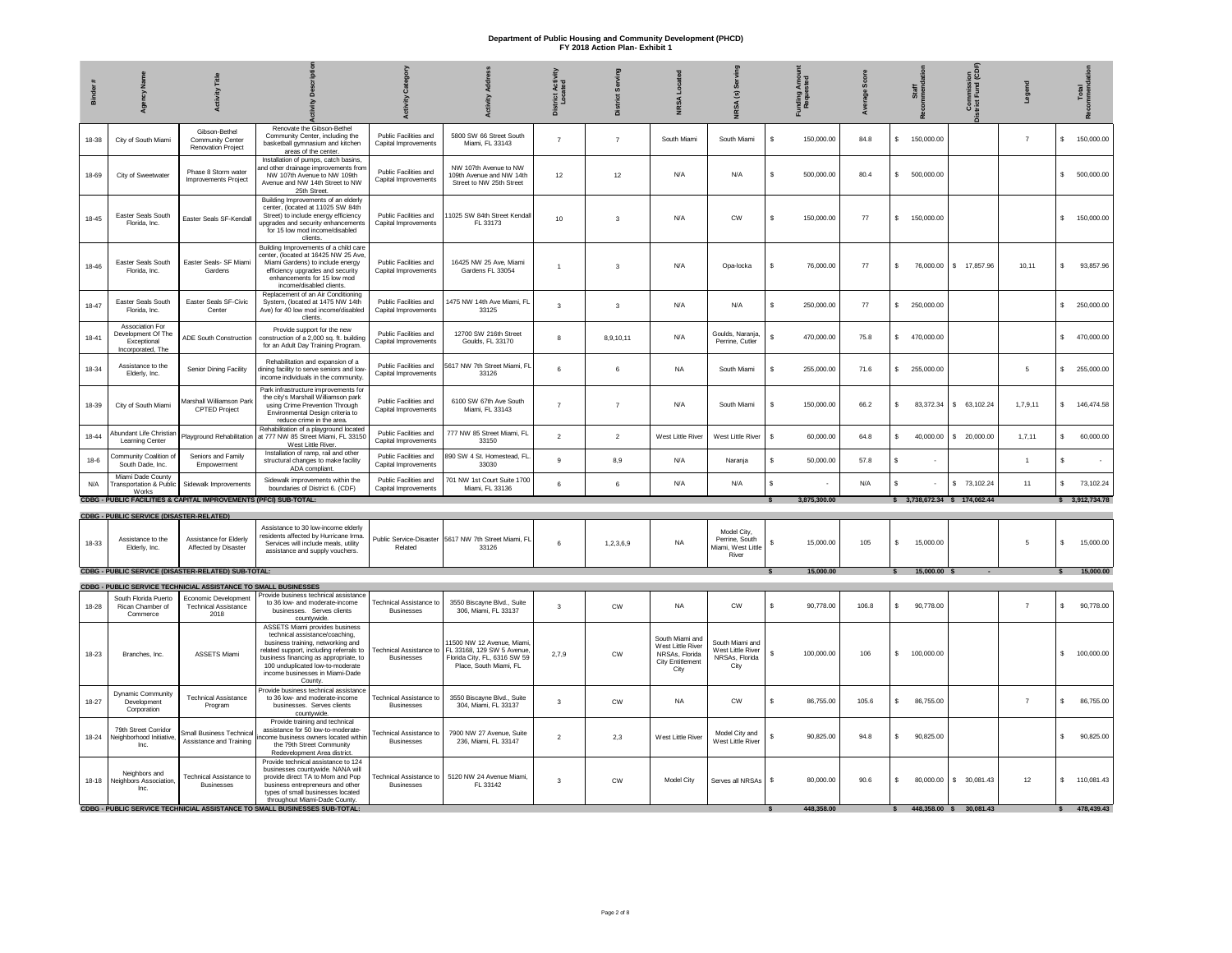| <b>Binder</b> | Agency                                                                          | <b>Activity Title</b>                                       |                                                                                                                                                                                                                                                                                      | Catego<br>ΛĮ                                                                  | <b>Addr</b><br>Activity                                                                                                                          | <b>District Activity</b><br>Located | Serving<br><b>District</b> |                     | NRSA (s) Serving                                                                       | unding Amou<br>Requested  |       | Staff<br>nmend                | Commission<br>istrict Fund (CDF) | Legend         |    | Total      |
|---------------|---------------------------------------------------------------------------------|-------------------------------------------------------------|--------------------------------------------------------------------------------------------------------------------------------------------------------------------------------------------------------------------------------------------------------------------------------------|-------------------------------------------------------------------------------|--------------------------------------------------------------------------------------------------------------------------------------------------|-------------------------------------|----------------------------|---------------------|----------------------------------------------------------------------------------------|---------------------------|-------|-------------------------------|----------------------------------|----------------|----|------------|
|               |                                                                                 |                                                             | CDBG - NON-PUBLIC SERVICE TECHNICIAL ASSISTANCE TO SMALL BUSINESSES                                                                                                                                                                                                                  |                                                                               |                                                                                                                                                  |                                     |                            |                     |                                                                                        |                           |       |                               |                                  |                |    |            |
| $18 - 13$     | Partners for Self-<br>Employment, Inc.                                          | Entrepreneurial Institute                                   | Technical Assistance to businesses -<br>multiple locations County-wide. Create<br>3 jobs.                                                                                                                                                                                            | <b>Technical Assistance to</b><br><b>Businesses (Economic</b><br>Development) | 3000 Biscayne Blvd. Ste. 215,<br>Miami, FL 33137, 12550<br>Biscayne Blvd. Ste. 800<br>Miami, FL, 490 Opa-Locka<br>Blvd.                          | 1,2,3                               | <b>CW</b>                  | Opa-Locka           | Opa-Locka                                                                              | s<br>80,000.00            | 113.8 | s<br>80,000.00                |                                  |                | s. | 80,000.00  |
| 18-21         | <b>Hispanic Business</b><br>Initiative Fund of<br>Florida, Inc. dba<br>Prospera | Public Service Technical<br>Assistance                      | Prospera will provide direct technical<br>assistance to microenterprises, small<br>business owners and aspiring<br>business owners including training,<br>one-on-one consulting and grants.<br>ocated in Commission District 12, but<br>serves clients countywide. Create 2<br>jobs. | <b>Technical Assistance to</b><br><b>Businesses (Economic</b><br>Development) | 2305 NW 107 Avenue, Suite<br>1M17 Doral, FL 33172                                                                                                | 12                                  | CW                         | N/A                 | South Miami, Opa-<br>Locka, Naranja<br>and West Little<br>River, Sweet<br>Water        | 50,000.00<br>s            | 109.6 | s<br>50,000,00                |                                  |                | s. | 50,000.00  |
| 18-57         | Miami Dade Chamber<br>of Commerce, Inc.                                         | Tech Assistance to<br>Businesses-2018                       | Provide technical assistance to small<br>businesses located within Biscayne<br>North, Model City and Opa-locka,<br>NRSA's<br>Create 3 jobs                                                                                                                                           | <b>Technical Assistance to</b><br><b>Businesses (Economic</b><br>Development) | 100 South Biscayne Boulevar<br>#300 Miami, FL 33131                                                                                              | 5                                   | 1,2,3                      | N/A                 | Biscavne North.<br>Model City and<br>Opa-locka                                         | 80,000.00<br>s            | 107.8 | 80,000.00<br>s                |                                  |                | s. | 80,000.00  |
| 18-31         | <b>Black Economic</b><br>Development Coalition,<br>Inc.                         | <b>Technical Assistance to</b><br>Small Businesses 2018     | Provide technical assistance to 60<br>small businesses. Create 3 jobs.                                                                                                                                                                                                               | echnical Assistance to<br><b>Businesses</b> (Economic<br>Development)         | 5120 NW 24th Ave Miami, FL<br>33142                                                                                                              | 3                                   | <b>CW</b>                  | Model City          | Serving All NRSA's \$                                                                  | 80,000.00                 | 104.6 | s<br>80,000.00                |                                  |                | s. | 80,000.00  |
|               |                                                                                 |                                                             | CDBG -NON-PUBLIC SERVICE TECHNICIAL ASSISTANCE TO SMALL BUSINESSES SUB-TOTAL:                                                                                                                                                                                                        |                                                                               |                                                                                                                                                  |                                     |                            |                     |                                                                                        | 290,000.00                |       | 290,000.00 \$<br>$\mathbf{s}$ |                                  |                |    | 290,000.00 |
|               |                                                                                 |                                                             | CDBG - PUBLIC SERVICE & COUNTY ALLOCATIONS (APPLICATIONS NOT SUBJECT TO SELECTION COMMITTEE SCORING)                                                                                                                                                                                 |                                                                               |                                                                                                                                                  |                                     |                            |                     |                                                                                        |                           |       |                               |                                  |                |    |            |
| $18 - 1$      | The Optimist<br>Foundation of Greater<br>Goulds, Florida, Inc.                  | After School Program<br>2018                                | After school program for 120<br>neighborhood youth.                                                                                                                                                                                                                                  | Public Service                                                                | 21805 SW 114 Avenue.<br>Goulds, FL 33170                                                                                                         | 9                                   | 8,9                        | Goulds              | Goulds                                                                                 | $\mathbf{s}$<br>59.998.00 | N/A   |                               |                                  | $\overline{7}$ | s  |            |
| $18-3$        | Florida Venture<br>Foundation, Inc.                                             | Elderly Services 2018                                       | Provision of a variety of services to 60<br>senior citizens including<br>companionship and social activities                                                                                                                                                                         | Public Service                                                                | 13501 NW 107 Ave. Hialeah<br>Gardens, FL 33018                                                                                                   | 12                                  | <b>CW</b>                  | <b>NA</b>           | <b>NA</b>                                                                              | s<br>63,000.00            | N/A   |                               | \$ 15,000.00                     | 7,11           | s. | 15,000.00  |
| $18 - 4$      | Josefa Perez de<br>Castano Kidney<br>Foundation, INC                            | Nutrition for Elderly<br>Dialysis Patients 2018             | Nutrition for 50 elderly disabled dialysis<br>patients.                                                                                                                                                                                                                              | Public Service                                                                | 2141 SW 1 St. Ste.101-102<br>Miami. FI 33135                                                                                                     | 5                                   | <b>CW</b>                  | NA                  | <b>CW</b>                                                                              | s<br>35,000.00            | N/A   |                               |                                  | $\overline{7}$ | s  |            |
| $18-5$        | Community Coalition of<br>South Dade, Inc.                                      | Seniors and Family<br>Empowerment<br>(SAFE)2018             | Provide services for senior and for<br>amily empowerment activities. Serving<br>a 125 clients<br>rovide community outreach services                                                                                                                                                  | Public Service                                                                | 890 SW 4 St. Homestead, FL<br>33030                                                                                                              | 9                                   | 8,9                        | N/A                 | Narania                                                                                | s.<br>75,000.00           | N/A   |                               |                                  | $\overline{7}$ | s  |            |
| 18-25         | Flowers Consulting,<br>LLC                                                      | <b>Business Consultant</b><br>2018                          | event planning and mail out services<br>within the Opa-Locka NRSA and<br>Miami Gardens area.                                                                                                                                                                                         | Public Service                                                                | 111 NW 183rd Street, Miami<br>Gardens, FL 33169                                                                                                  | $\mathbf{1}$                        | <b>CW</b>                  | NA                  | Opa-Locka                                                                              | s<br>70,000.00            | N/A   |                               |                                  | $\overline{7}$ | s  |            |
| 18-26         | <b>Housing Opportunity</b><br>Project For Excellence,<br>Inc.                   | Fair Housing 2018                                           | Provide fair housing counseling,<br>nformation and referrals, educationa<br>workshops and fair housing assistance<br>for 300 people. Serves clients<br>countywide.                                                                                                                   | Public Service                                                                | 11501 NW 2 Avenue, Miami,<br>FL 33168                                                                                                            | $\overline{\mathbf{3}}$             | CW                         | <b>NA</b>           | CW                                                                                     | s<br>35,000.00            | N/A   |                               |                                  |                | s  |            |
| 18-35         | Assistance to the<br>Elderly, Inc.                                              | Transportation Service<br>Special Service 2018              | Free transportation services will be<br>provided to 100 low-income and<br>special needs residents in South<br>Miami, Perrine, Model City and West<br>Little River.                                                                                                                   | Public Service                                                                | 5617 NW 7th Street Miami, FL<br>33126                                                                                                            | 6                                   | 1.2.3.6.9                  | <b>NA</b>           | Model City,<br>Perrine, South<br>Miami, West Little<br>River                           | s<br>10,000.00            | N/A   |                               |                                  | 5              | s  |            |
| 18-37         | City of South Miami                                                             | Senior Meals Program<br>2018                                | Administer a senior meals program for<br>64 residents in South Miami.                                                                                                                                                                                                                | Public Service                                                                | 6701 SW 62nd Ave South<br>Miami, FL 33143                                                                                                        | $\overline{7}$                      | $\overline{7}$             | South Miami         | South Miami                                                                            | 25,000.00<br>s            | N/A   |                               | \$25,000.00                      | 7,11           | s. | 25,000.00  |
| $18 - 40$     | Association For<br>Development Of The<br>Exceptional<br>Incorporated. The       | ADE/Services for<br>Developmental Disabled<br>Adults 2018   | Provide academic, vocational and<br>employment training to 30 low to<br>moderate income special needs<br>clients.                                                                                                                                                                    | <b>Public Service</b>                                                         | 25 East 4th Street Hialeah, FL<br>33010, 51 NE 79 St Miami,<br>FL. 33138, 7330 NW 12 St<br>Miami, FL, 33126 & 12700<br>SW 216 St Miami, FL 33170 | 3,6,8                               | <b>CW</b>                  | N/A                 | $\text{cw}$                                                                            | 50,000.00<br>s            | N/A   |                               | \$ 35,081.42                     | $\overline{4}$ | s. | 35,081.42  |
| 18-42         | Suited for Success, Inc.                                                        | <b>Employment Skills</b><br>Training Program 2018           | xpand the reach of their Employment<br>Skills Training Program. Agency will<br>provide workshops on employment<br>skills to 350 low-income individuals.                                                                                                                              | Public Service                                                                | 1600 NW 3rd Ave Miami, FL<br>33136                                                                                                               | $\overline{\mathbf{3}}$             | <b>CW</b>                  | N/A                 | Model City                                                                             | \$<br>185,000.00          | N/A   |                               |                                  | $\overline{7}$ | s  |            |
| 18-43         | atinos United in Action<br>Center, Inc.                                         | <b>Educational Program</b><br>2018                          | An educational youth after school<br>development program for 60 students<br>(11 to 14 years old) attending middle<br>schools in Allapattah, Melrose, Model<br>City and Liberty City.                                                                                                 | Public Service                                                                | 3323 NW 17th Ave Miami,<br>33142                                                                                                                 | 3                                   | CW                         | N/A                 | Model City and<br>West Little River                                                    | s<br>80,000.00            | N/A   |                               |                                  | $\overline{7}$ | s  |            |
| $18 - 48$     | Llirraf'O, Inc.                                                                 | School Readiness-2018                                       | Free Child Care Services to improve<br>School Readiness for 250 low-mod<br>income children                                                                                                                                                                                           | Public Service                                                                | 6741 SW 24th Street, Suite<br>31, Miami, FL 33155                                                                                                | 6                                   | 6.7.8.9                    | N/A                 | Perrine, Goulds,<br>Cutler, South<br>Miami                                             | s<br>164,250.00           | N/A   |                               | \$30,000.00                      | 11             | s. | 30,000.00  |
| 18-54         | Curley House of Style,<br>Inc.                                                  | Elderly Meals Program<br>2018                               | Elderly Meals program; providing<br>increased bulk meals and a healthy<br>eating workshops for 100 low/mod<br>income elderly clients.                                                                                                                                                | <b>Public Service</b>                                                         | 6025 NW 6 CT Miami, FL<br>33127                                                                                                                  | $\mathbf{3}$                        | CW                         | Model City          | Ona-Locka, Model<br>City, West Little<br>River, Cutler                                 | 100,000.00<br>\$          | N/A   |                               |                                  | 5              | s  |            |
| $18 - 55$     | Greater Miami Service<br>Corps                                                  | Youth/ Education.<br><b>Employment and Training</b><br>2018 | Provide 18 low/mod income youth with<br>Education, Employment and Training<br>at two locations; 810 NW 28th Street<br>Miami, 33127 and<br>15355 Harding Lane, Leisure City, FL<br>33030                                                                                              | Public Service                                                                | 810 NW 28th Street Miami,<br>33127, and<br>15355 Harding Lane, Leisure<br>City, FL, 33030                                                        | 3,8                                 | $\mathsf{cw}$              | eisure City/Naranja | Ona-Locka<br>Goulds, Model<br>City, South Miami,<br>West Little River,<br>Leisure City | 100,000.00<br>s           | N/A   |                               | \$45,122.14                      | 13             | s. | 45,122.14  |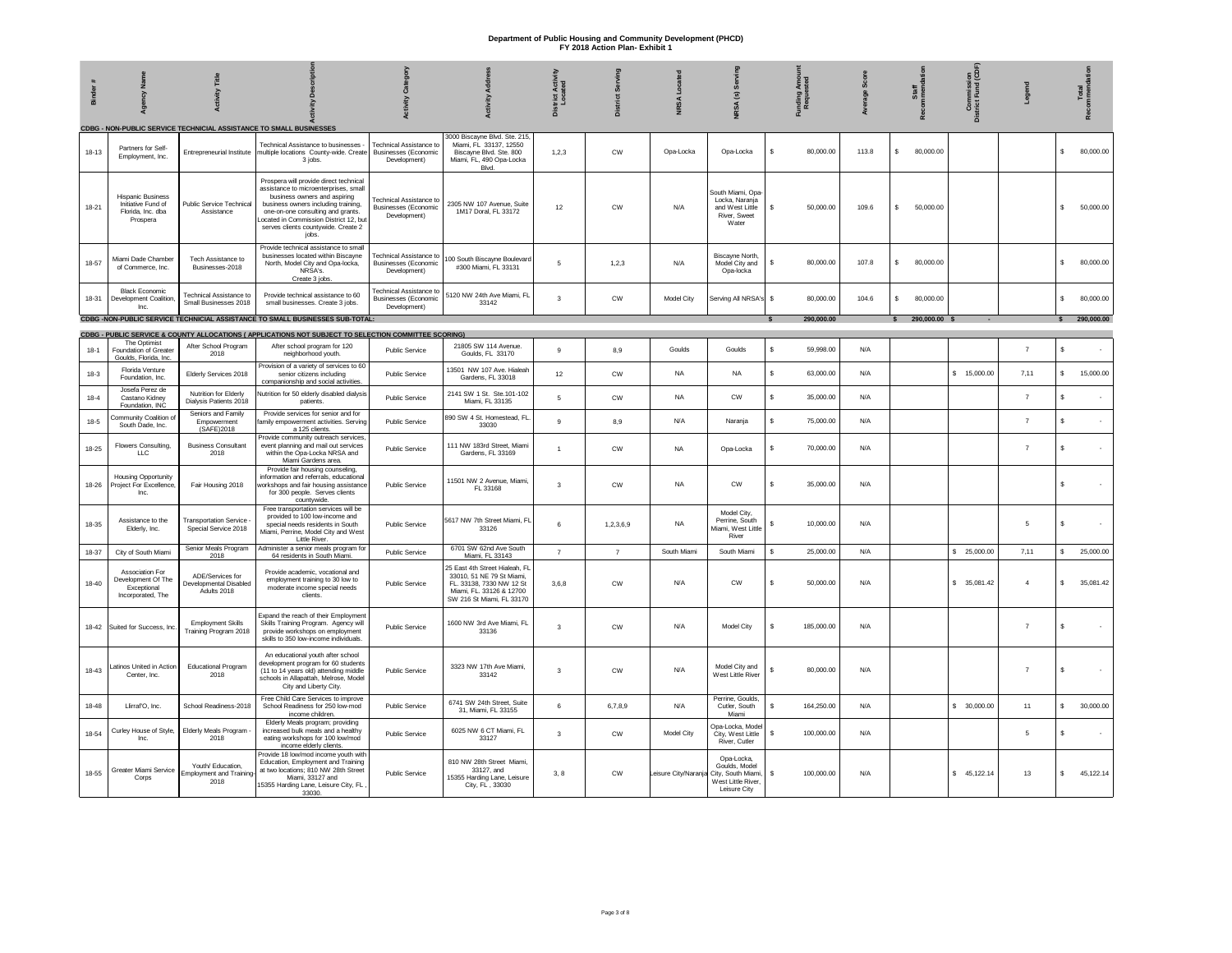|       |                                                                                 |                                                                     |                                                                                                                                                                                                                                                                                                 |                                                                               |                                                                                          | Acti<br>ated<br>District<br>Loca | ā              |            | 3                                                                               | Amon<br>sted<br>Funding<br>Reque | à   | Staff | <b>Commission</b><br>strict Fund (CL |                |    | Total<br>- |
|-------|---------------------------------------------------------------------------------|---------------------------------------------------------------------|-------------------------------------------------------------------------------------------------------------------------------------------------------------------------------------------------------------------------------------------------------------------------------------------------|-------------------------------------------------------------------------------|------------------------------------------------------------------------------------------|----------------------------------|----------------|------------|---------------------------------------------------------------------------------|----------------------------------|-----|-------|--------------------------------------|----------------|----|------------|
| 18-58 | Heritage Yacht Tours<br>and Marine Academy                                      | Heritage Yacht Tour and<br>Academy 2018                             | Commercial water tours and academic<br>training facility for tourism and<br>maritime certification with the provision<br>of technical assistance to 24 low and<br>moderate individuals, while targeting<br>NRSAs, to learn multi-cultural tourism<br>at 5150 NW 2nd Avenue, Miami, FL<br>33127. | Public Service                                                                | 5150 NW 2nd Avenue Miami.<br>FL 33127                                                    | $\mathbf{3}$                     | -3             | N/A        | Model City                                                                      | 185,000,00<br>s.                 | N/A |       |                                      | $\overline{z}$ | s  |            |
| 18-60 | Shear, Inc.                                                                     | Community Outreach<br>2018                                          | SHEAR proposes to target 50 indigent<br>individual, groups, and families with<br>countywide services.                                                                                                                                                                                           | Public Service                                                                | 5120 NW 24th Avenue Miami,<br>FL 33142                                                   | 3                                | CW             | Model City | <b>CW</b>                                                                       | s<br>14,000.00                   | N/A |       |                                      | $\overline{7}$ | s. |            |
| 18-61 | Luther James Cox CDC                                                            | <b>Public Services Vets</b><br>2018                                 | Wrap around services for 50 veterans<br>and their families in Districts 1 through                                                                                                                                                                                                               | Public Service                                                                | 7145 NE Miami Court #B14,<br>Miami, FL 33138                                             | 3                                | 1,2,3          | N/A        | Opa-Locka, West<br>Little River, Model<br>City                                  | \$<br>185,000.00                 | N/A |       |                                      | $\overline{7}$ | s  |            |
| 18-66 | The House of Refuge<br><b>Empowerment Center,</b><br>Inc.                       | S.H.E. (Self-Confidence,<br>Healthy and Educated)                   | Program to benefit women released<br>from prison, recovering from<br>substance abuse, and domestic<br>violence victims for 150 clients.                                                                                                                                                         | Public Service                                                                | 6600 NW 27th Avenue #A9,<br>Miami, FL 33147                                              | $\overline{2}$                   | 1, 2, 3        | Model City | Opa-Locka &<br>Model City                                                       | Š.<br>53,000.00                  | N/A |       |                                      | $\overline{7}$ | Š. |            |
|       | Goulds Coalition of<br>18-67 Ministers & Lay People<br>Inc.                     | Decreasing The<br>Symptoms Of Poverty                               | Decreasing symptoms of poverty with<br>case management services, parenting<br>and family counseling, resume<br>preparation, job interview readiness,<br>employment referrals, and other<br>services for 55 clients.                                                                             | Public Service                                                                | 11500 SW 220th Street<br>Goulds, FL 33170                                                | $\alpha$                         | 8.9            | Goulds     | Perrine, Goulds,<br>Leisure City &<br>Cutler                                    | s<br>95,644.80                   | N/A |       |                                      | $\overline{7}$ | s  |            |
| 18-70 | New Hope<br>Development Center,<br>Inc.                                         |                                                                     | After school care program for 25 youth<br>Quality Afterschool Care reinforcing reading, math, writing skills,<br>and homework assistance.                                                                                                                                                       | Public Service                                                                | 1881 NW 103rd Street, Miami<br>FL 33147                                                  | 2                                | <b>CW</b>      | N/A        | N/A                                                                             | 64,000.00<br>s                   | N/A |       | \$40,000.00                          | 11             | s. | 40,000.00  |
| 18-71 | Center For Social<br>Change, Inc.                                               | Superhero Leadership<br>Academy/Knowledge of<br>Careers Club Launch | County-wide club for 200 at-risk youth<br>with monthly workshops for skill-set<br>development with college partner<br>campuses, UM and FIU.                                                                                                                                                     | Public Service                                                                | Multiple locations at middle<br>schools and high schools in 8<br><b>County Districts</b> | 2, 3, 4, 5, 8,<br>9.13           | <b>CW</b>      | <b>CW</b>  | $\text{CW}$                                                                     | s.<br>100,000.00                 | N/A |       |                                      |                | s. |            |
| 18-72 | Miami-Dade Urban<br>Debate League, Inc.                                         | Miami-Dade Urban<br>Debate League                                   | Public service program to teach 100<br>urban youth to think, collaborate, and<br>enjoy learning through policy based<br>academic debate.                                                                                                                                                        | Public Service                                                                | 2525 Ponce de Leon Blvd.<br>Suite 700, Coral Gables, FL<br>33134                         | 6                                | <b>CW</b>      | N/A        | N/A                                                                             | s<br>100,000.00                  | N/A |       |                                      | $\overline{7}$ | s  |            |
| N/A   | The Thelma Gibson<br>Health Initiative                                          | Elderly Care                                                        | Provide structured case<br>management/care coordination to 36<br>elderly residents.                                                                                                                                                                                                             | Public Service                                                                | 3634 Grand Avenue Miami, FL<br>33133                                                     | $\overline{7}$                   | $\overline{7}$ | N/A        | South Miami                                                                     | N/A                              | N/A |       | \$20,000.00                          | 11             | \$ | 20,000.00  |
| N/A   | Teen Upward Bound                                                               | Enrichment Camp                                                     | Tutoring and afterschool activities for<br>youth 5-18                                                                                                                                                                                                                                           | Public Service                                                                | 215 Perviz Avenue Opa-<br>Locka, FL 33054                                                | $\overline{1}$                   | $\overline{1}$ | Opa-Locka  | Opa-Locka                                                                       | N/A                              | N/A |       | \$45,122.14                          | 11             | s. | 45,122.14  |
| N/A   | Urban Initiatives<br>Foundation, Inc.                                           | After School Program                                                | Provides afterschool care for 30 young<br>girls in district 2.                                                                                                                                                                                                                                  | Public Service                                                                | 1590 NE 123rd Street, North<br>Miami, FL 33161                                           | 2                                | $\overline{2}$ | N/A        | N/A                                                                             | N/A                              | N/A |       | \$ 15,000.00                         | 11             | s. | 15,000.00  |
| N/A   | Chapman Partnership                                                             | Family Resource Center                                              | Serving 400 children annually<br>providing afterschool academic<br>enrichment, summer programming and<br>year-round family engagement<br>activities.                                                                                                                                            | Public Service                                                                | 1550 N. Miami Ave, Miami, FL<br>33136                                                    | $\mathbf{3}$                     | <b>CW</b>      | N/A        | N/A                                                                             | N/A                              | N/A |       | \$ 30,081.43                         | 12             | s. | 30,081.43  |
| N/A   | <b>Hispanic Business</b><br>Initiative Fund of<br>Florida, Inc. dba<br>Prospera | Public Service Technical<br>Assistance                              | Provide assistance in developing local<br>export/import businesses in District 12.                                                                                                                                                                                                              | <b>Technical Assistance to</b><br><b>Businesses (Economic</b><br>Development) | 2305 NW 107 Avenue, Suite<br>1M17 Doral, FL 33172                                        | 12                               | CW             | N/A        | South Miami, Opa-<br>Locka, Naranja<br>and West Little<br>River, Sweet<br>Water | s                                | N/A | s.    | \$ 12,500.00                         | 14             | s. | 12,500.00  |
|       |                                                                                 | <b>CDBG - PUBLIC SERVICE &amp; COUNTY ALLOCATIONS SUB-TOTAL:</b>    |                                                                                                                                                                                                                                                                                                 |                                                                               |                                                                                          |                                  |                |            |                                                                                 | 1.848.892.80                     |     |       | $-$ \$ 312,907.13                    |                |    | 312,907.13 |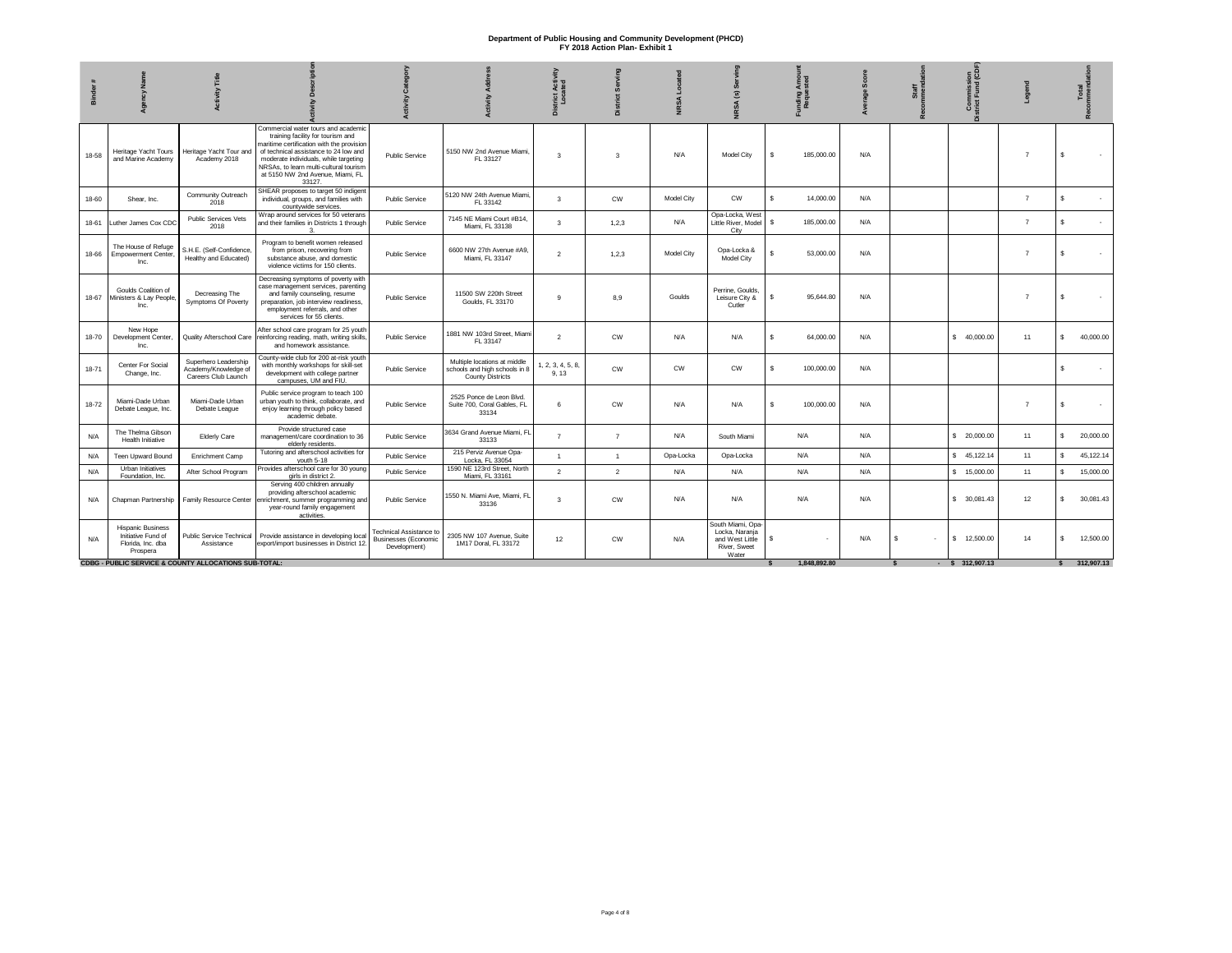|                                                                   |                                                       | Activity<br>escription                                                                                                            |                |                                                  | Activ<br>ated<br>trict<br>Loca |           |     |                       | E <sub>e</sub><br>nding<br>Reque   |     | staf<br>**         | sion<br>d (CI<br>Commis<br>trict Fund |    | <b>Total</b>               |
|-------------------------------------------------------------------|-------------------------------------------------------|-----------------------------------------------------------------------------------------------------------------------------------|----------------|--------------------------------------------------|--------------------------------|-----------|-----|-----------------------|------------------------------------|-----|--------------------|---------------------------------------|----|----------------------------|
| <b>CDBG - VOLUNTARY GRANT REDUCTION (VGR)</b>                     |                                                       | Repayment to the U.S. Housing and                                                                                                 |                |                                                  |                                |           |     |                       |                                    |     |                    |                                       |    |                            |
| Department of Public<br>Housing & Community<br>Development (PHCD) | 2018 VGR                                              | Urban Development (HUD)<br>Department for activities deemed by<br>HUD to not have met national<br>objective.                      | Various        | 701 NW 1 Ct. 16th Floor.<br>Miami, FL 33136      | CW                             | <b>CW</b> | No  | Serves all NRSAs   \$ | 1.947.751.39                       | N/A | \$1.947.751.39     |                                       |    | \$1,947,751.39             |
|                                                                   | <b>CDBG - VOLUNTARY GRANT REDUCTION SUB-TOTAL:</b>    |                                                                                                                                   |                |                                                  |                                |           |     |                       | 1.947.751.39                       |     | \$ 1,947,751,39 \$ | $\sim$                                |    | \$1,947,751.39             |
|                                                                   | CDBG - HOUSING COUNTY DEPARTMENTAL ALLOCATION and CDF |                                                                                                                                   |                |                                                  |                                |           |     |                       |                                    |     |                    |                                       |    |                            |
| Community Action and<br>Human Services<br>Department (CAHSD)      | District 12 Beautification<br>Program                 | Painting & Landscaping for Low- to<br>Moderate-Income District 12 residents.<br>(CDF Allocation)                                  | Housing        | 701 NW 1 Ct, 10th Floor,<br>Miami, FL 33136      | 12                             | 12        | No  | Sweetwater            |                                    | N/A |                    | \$ 80,602,24                          | 11 | 80,602.24                  |
|                                                                   |                                                       | CDBG - HOUSING COUNTY DEPARTMENTAL ALLOCATION and CDF SUB-TOTAL:                                                                  |                |                                                  |                                |           |     |                       | ۰.                                 |     |                    | $-$ \$ 80.602.24                      |    | 80.602.24                  |
| <b>CDBG - HOUSING PHCD</b>                                        |                                                       |                                                                                                                                   |                |                                                  |                                |           |     |                       |                                    |     |                    |                                       |    |                            |
| Department of Public<br>Housing & Community<br>Development (PHCD) | Public Housing<br>Modernization                       | Funding will make needed<br>improvements to outdated structural.<br>electrical and mechanical systems in<br>Public Housing Units. | Housing        | Various Locations                                | <b>CW</b>                      | <b>CW</b> | No  | Serves all NRSAs   \$ | 699,573,64                         | N/A | 699,573.64<br>s.   |                                       |    | 699,573.64<br>s.           |
| Department of Public<br>Housing & Community<br>Development (PHCD) | Public Housing<br>Rehabilitation                      | Funding for rehabilitation of Public<br>Housing Units.                                                                            | Housing        | Various Locations                                | CW                             | <b>CW</b> | No  | Serves all NRSAs \$   | 715,029.95                         | N/A | \$ 715,029.95      |                                       |    | $\mathbf{s}$<br>715,029.95 |
| <b>CDBG - HOUSING PHCD SUB-TOTAL:</b>                             |                                                       |                                                                                                                                   |                |                                                  |                                |           |     |                       | 1.414.603.59                       |     | \$ 1.414,603.59 \$ | $\sim$                                |    | \$ 1,414,603.59            |
| <b>CDBG - ADMINISTRATION</b>                                      |                                                       |                                                                                                                                   |                |                                                  |                                |           |     |                       |                                    |     |                    |                                       |    |                            |
| Department of Public<br>Housing & Community<br>Development (PHCD) | 2018 CDBG<br>Administrative Cost<br>Allowance         | 2018 CDBG 20% Administrative Cost<br>Allowance.                                                                                   | Administration | 701 NW 1st Court, 16th Floor.<br>Miami, FL 33136 | N/A                            | N/A       | N/A | N/A                   | 2,162,044.80<br>$\hat{\mathbf{x}}$ | N/A | \$ 2,162,044.80    |                                       |    | \$2,162,044.80             |
| <b>CDBG- ADMINISTRATION SUB-TOTAL:</b>                            |                                                       |                                                                                                                                   |                |                                                  |                                |           |     |                       | 2.162.044.80                       |     | \$2.162.044.80\$   |                                       |    | \$2.162.044.80             |

 **CDBG TOTAL: \$ 12,757,975.00**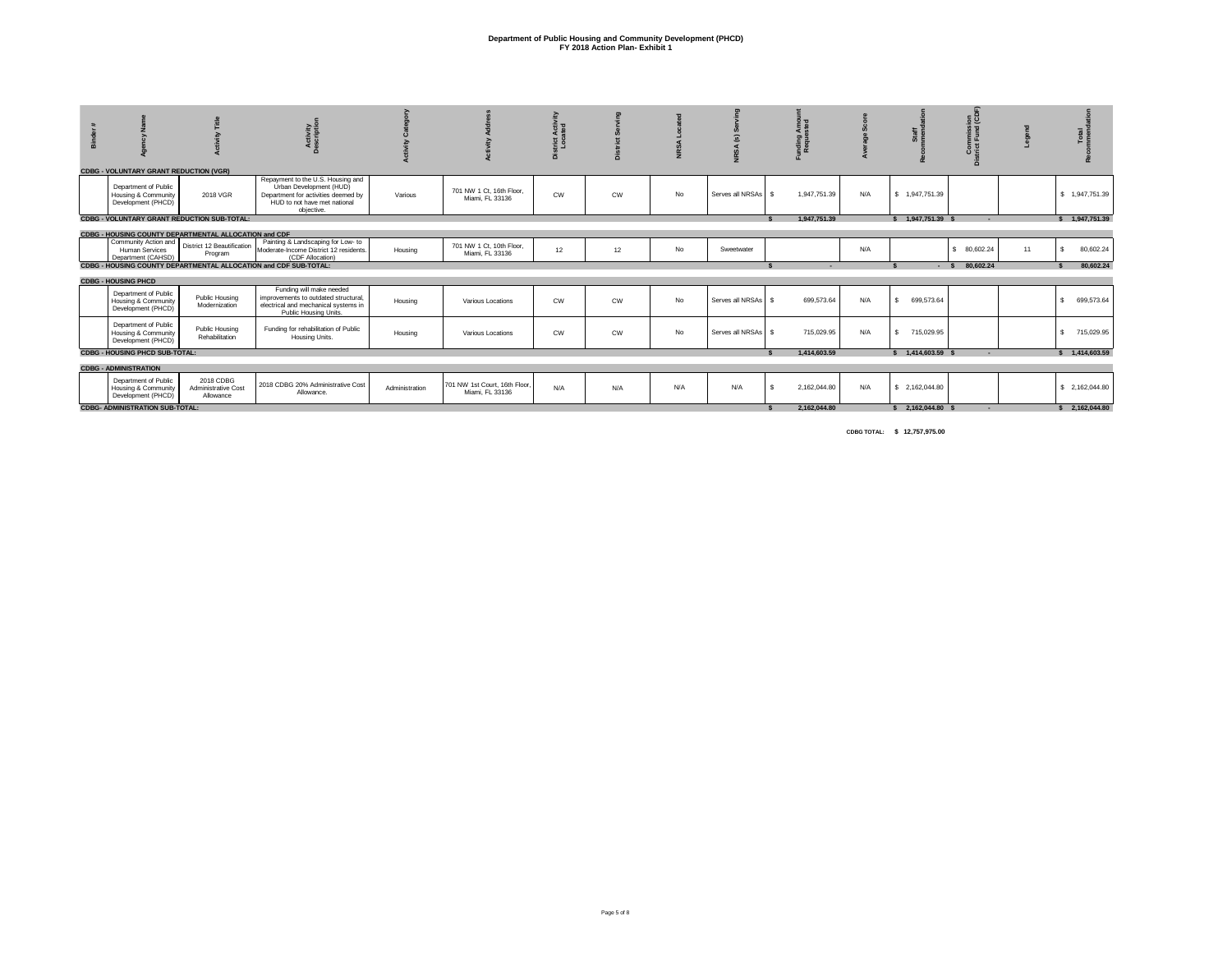|           |                                                                              |                                                                                                                 | <b>EMERGENCY SOULTIONS GRANT (ESG) - HOMELESS PREVENTION &amp; RAPID REHOUSING</b>                                                                                                                                 |                |                                                  |     |           |           |                       | ndin<br>Reau |            |      |    |               |                          |   |            |
|-----------|------------------------------------------------------------------------------|-----------------------------------------------------------------------------------------------------------------|--------------------------------------------------------------------------------------------------------------------------------------------------------------------------------------------------------------------|----------------|--------------------------------------------------|-----|-----------|-----------|-----------------------|--------------|------------|------|----|---------------|--------------------------|---|------------|
| $18-9$    | Citrus Health Network,<br>Inc.                                               | <b>HAND 2018</b>                                                                                                | ESG - TBRA                                                                                                                                                                                                         | ESG            | 150 East 1 Ave. Hialeah, FL.<br>33010            |     | <b>CW</b> | <b>NA</b> | <b>CW</b>             |              | 319,032.00 | 80   | s. | 369,611.98    |                          | 6 | 369,611.98 |
| $18 - 16$ | Sundari Foundation Inc.<br>d/b/a/ Lotus House<br>Women's Shelter             | <b>ESG Rapid Rehousing</b><br>Rental Assistance for<br>Homeless Single Women<br>and Women With<br>Children 2018 | 22 homeless women and 24 children<br>will receive rental assistance and<br>utility/rent deposits and case<br>management (46 individuals) annually.<br>Located within District 3, but serves<br>clients countywide. | Housing        | 217 NW 15 Street Miami, FL<br>33136              |     | CW        | <b>NA</b> | Serves all NRSAs   \$ |              | 319,032.00 | 66.3 |    |               |                          |   |            |
|           |                                                                              |                                                                                                                 | EMERGENCY SOULTIONS GRANT (ESG)- HOMELESS PREVENTION & RAPID REHOUSING SUB-TOTAL:                                                                                                                                  |                |                                                  |     |           |           |                       |              | 638.064.00 |      |    | 369,611.98 \$ | $\overline{\phantom{a}}$ |   | 369,611.98 |
|           |                                                                              |                                                                                                                 | EMERGENCY SOLUTIONS GRANT PROGRAM (ESG) - SHELTER AND OUTREACH                                                                                                                                                     |                |                                                  |     |           |           |                       |              |            |      |    |               |                          |   |            |
| 18-11     |                                                                              | Camillus House, Inc. ESG Emergency Shelter                                                                      | Provision of emergency services and<br>shelter to homeless persons. Serves<br>256 persons.                                                                                                                         | Housing        | 1603 NW 7 Avenue Miami.<br>FL. 33136             |     |           | <b>NA</b> | <b>CW</b>             |              | 592.487.00 | 100  |    | 592,487.00    |                          |   | 592,487.00 |
|           |                                                                              |                                                                                                                 | EMERGENCY SOLUTIONS GRANT PROGRAM (ESG) - SHELTER AND OUTREACH SUB-TOTAL:                                                                                                                                          |                |                                                  |     |           |           |                       |              | 592,487.00 |      |    | 592,487.00 \$ |                          |   | 592,487.00 |
|           | <b>ESG - ADMINISTRATION</b>                                                  |                                                                                                                 |                                                                                                                                                                                                                    |                |                                                  |     |           |           |                       |              |            |      |    |               |                          |   |            |
|           | Department of Public<br><b>Housing &amp; Community</b><br>Development (PHCD) | Cost Allowance                                                                                                  | 2018 ESG Administrative   2018 ESG 7.5% Administrative Cost<br>Allowance.                                                                                                                                          | Administration | 701 NW 1st Court, 16th Floor.<br>Miami, FL 33136 | N/A | N/A       | N/A       | N/A                   |              | 78,008.02  | N/A  |    | 78,008.02     |                          |   | 78,008.02  |
|           | <b>ESG - ADMINISTRATION SUB-TOTAL:</b>                                       |                                                                                                                 |                                                                                                                                                                                                                    |                |                                                  |     |           |           |                       |              | 78.008.02  |      |    | 78.008.02 \$  | $\sim$                   |   | 78,008.02  |

**ESG TOTAL: \$ 1,040,107.00**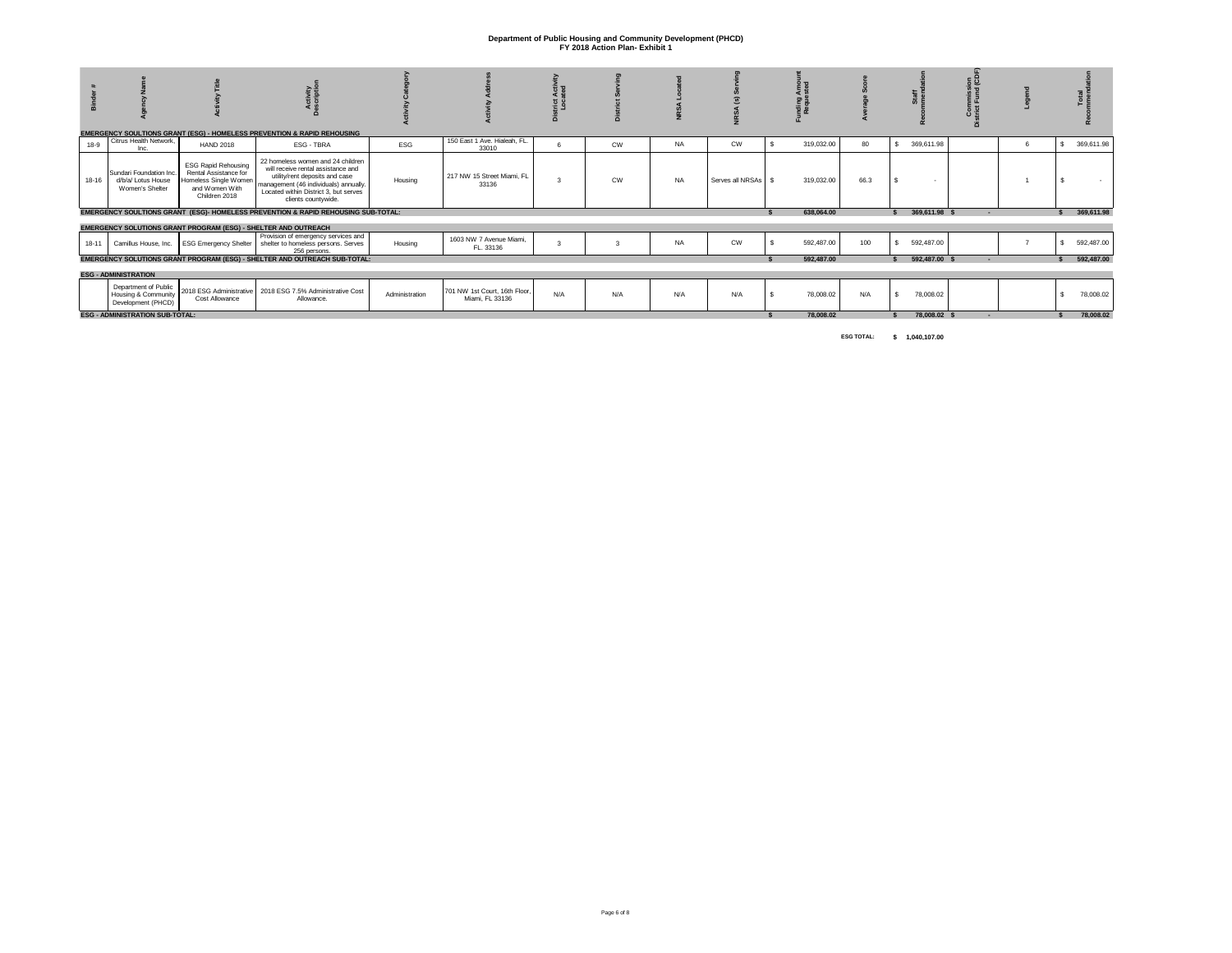| 듦         | hael                                                              |                                                                           |                                                                                                                                                                                                                                                     |                |                                                                | District Activ<br>Located |           | <b>NRSA</b> | NRSA(S)          | Funding Amou<br>Requested    |      | Staff<br>meno     | Commission<br>District Fund (Cl |     | Total            |
|-----------|-------------------------------------------------------------------|---------------------------------------------------------------------------|-----------------------------------------------------------------------------------------------------------------------------------------------------------------------------------------------------------------------------------------------------|----------------|----------------------------------------------------------------|---------------------------|-----------|-------------|------------------|------------------------------|------|-------------------|---------------------------------|-----|------------------|
|           |                                                                   |                                                                           | HOME - ACQUISTION, NEW CONSTRUCTION OR REHABILITATION OF AFFORDABLE RENTAL HOUSING, PRE-DEVELOPMENT OR SINGLE FAMILY HOMEOWNERSHIP                                                                                                                  |                |                                                                |                           |           |             |                  |                              |      |                   |                                 |     |                  |
| 18-51     | Carrfour Supportive<br>Housing, Inc.                              | Barcelona Condo-2018                                                      | Rehabilitation of a rental development<br>of 18 units located at 2217 NW 7<br>Street Miami, FL 33125, to include but<br>not limited to, the Remediation of<br>Chinese Dry wall.                                                                     | Housing        | 2217 NW 7 Street Miami, FL<br>33125                            | 5                         | -5        | N/A         | $\mathsf{cw}$    | s.<br>385,000.00             | 105  | 385,000.00<br>s.  |                                 | -5  | \$ 385,000.00    |
| $18 - 10$ | Centerra Associates,<br>Ltd.                                      | Centerra Affordable<br>Housing                                            | 104 units of new construction rental<br>townhouses.                                                                                                                                                                                                 | Housing        | 18000 SW 107th Avenue,<br>Miami. FL 33157                      | 9                         | <b>CW</b> | Perrine     | $\mathsf{cw}$    | $\mathbf{s}$<br>1,040,000.00 | 100  | 70,332.00<br>s.   |                                 | 15  | 70,332.00<br>s.  |
| 18-52     | Centro Campesino<br>Farmworker Center,<br>Inc.                    | Palm Villa Apartments-<br>2018                                            | Rehabilitation that includes the Re-<br>Roofing of 16 buildings and HVAC<br>replacement, pool improvements and<br>other improvements.                                                                                                               | Housing        | 50 SW and 726 W Palm<br>Florida City, Miami, FL 33034          | 9                         | 8,9       | N/A         | $\mathsf{cw}$    | \$<br>1,000,000.00           | 95   | \$1,000,000.00    |                                 |     | \$1,000,000.00   |
| $18 - 7$  | La Joya Estates, Ltd.                                             | La Joya Estates                                                           | New construction of 106 rental<br>apartments.                                                                                                                                                                                                       | Housing        | NE corner of SW 142nd<br>Avenue and 267th Street,<br>Miami, FL | 9                         | <b>CW</b> | Naranja     | Naranja          | s.<br>1,306,790.00           | 88   | \$ 344,069.00     |                                 | 15  | \$ 344,069.00    |
| 18-29     | Opa-Locka Community<br>Development Corp                           | The 128 Street<br>Development                                             | Design and construction of a 2 Story<br>Garden Style apartment complex that<br>will consist of 6 one bedroom and one<br>bathroom units, that range from 763 to<br>783 sq. ft. The units will be occupied<br>by elderly and/or disabled individuals. | Housing        | 1046 NE 128th Street, North<br>Miami, FL 33161                 | $\overline{2}$            | 2         | N/A         | N/A              | £.<br>270,000.00             | 87   | Š.                |                                 | 5   | Š.               |
| 18-59     | II, LLC                                                           | St. John Village Homes St. John Village Homes II,<br><b>LLC</b>           | Construction of 6 for sale townhouses<br>to families at 80% or below AMI.                                                                                                                                                                           | Housing        | 1613-1643 NW 1st Court,<br>Miami, FL 33136                     | $\mathbf{3}$              | 3         | N/A         | N/A              | s.<br>270,000.00             | 57   | s                 |                                 | 1.7 | s                |
|           | Public Housing and<br>Community<br>Development (PHCD)             | Rehabilitation of PHCD-<br>owned rental housing                           | Rehabilitation of PHCD-owned<br>affordable rental housing.                                                                                                                                                                                          | Housing        | 701 NW 1st Ct, 16th Floor,<br>Miami, FL 33136                  | Various                   | <b>CW</b> | N/A         | N/A              | s.<br>1,286,769.30           | N/A  | \$1,286,769.30    |                                 |     | \$1,286,769.30   |
|           |                                                                   |                                                                           | HOME - ACQUISTION, NEW CONSTRUCTION OR REHABILITATION OF AFFORDABLE RENTAL HOUSING, PRE-DEVELOPMENT OR SINGEL FAMILY HOMEOWNERSHIP SUB-TOTAL:                                                                                                       |                |                                                                |                           |           |             |                  | 5.558.559.30                 |      | \$3,086,170.30    |                                 |     | \$3,086,170.30   |
|           |                                                                   | HOME - HOMELESS SET-ASIDE (TBRA/REHABILITATION)                           |                                                                                                                                                                                                                                                     |                |                                                                |                           |           |             |                  |                              |      |                   |                                 |     |                  |
| $18 - 17$ | Sundari Foundation<br>Inc. DBA Lotus House<br>Women's Shelter     | Homeless TBRA                                                             | Tenant-Based Rental Assistance for<br>217 Homeless Single Women &<br>Women with Children.                                                                                                                                                           | Housing        | 217 NW 15 Street Miami, FL<br>33136                            | $\mathbf{3}$              | <b>CW</b> | N/A         | Serves all NRSAs | £.<br>445,922.00             | 86.2 | s.<br>445,922.00  |                                 |     | \$445,922.00     |
| $18-8$    | Citrus Health Network<br>Inc.                                     | <b>HAND</b>                                                               | Homeless Tenant-Based Rental<br>Assistance to 50 households or 200<br>individuals.                                                                                                                                                                  | Housing        | 150 East 1 Ave. Hialeah, FL<br>33015, Ste. 105                 | 6                         | <b>CW</b> | N/A         | CW               | \$<br>328,000.00             | 78   | \$.<br>328,000.00 |                                 |     | 328,000.00<br>s. |
|           |                                                                   | HOME - HOMELESS SET-ASIDE (TBRA/REHABILITATION) SUB-TOTAL:                |                                                                                                                                                                                                                                                     |                |                                                                |                           |           |             |                  | 773.922.00                   |      | 773.922.00 \$     |                                 |     | 773,922.00       |
|           |                                                                   | HOME - TENANT-BASED RENTAL ASSISTANCE (TBRA)                              |                                                                                                                                                                                                                                                     |                |                                                                |                           |           |             |                  |                              |      |                   |                                 |     |                  |
| 18-15     | Sundari Foundation Inc.<br>d/b/a/ Lotus House<br>Women's Shelter  | HOME TBRA for<br>Homeless Single Womer<br>and Women With<br>Children 2018 | 28 homeless women and 33 children<br>will receive rental assistance and<br>utility/rent deposits and case<br>management (61 individuals) annually<br>Located in District 3, but serves clients<br>countywide.                                       | Housing        | 217 NW 15 Street Miami, FL<br>33136                            | 3                         | <b>CW</b> | <b>NA</b>   | Serves all NRSAs | 300,000.00<br>s.             | 94   | \$ 300,000.00     |                                 |     | \$ 300,000.00    |
| 18-32     | Assistance to the<br>Elderly, Inc.                                | <b>Tenant Based Rental</b><br>Assistance 2018                             | Tenant-based rental assistance to 65<br>elderly clients                                                                                                                                                                                             | Housing        | 5617 NW 7th Street Miami, FL<br>33126                          | 6                         | 6         | <b>NA</b>   | South Miami      | 200,000.00<br>£.             | 73   | 200,000.00<br>s.  |                                 | 5   | s.<br>200,000.00 |
|           |                                                                   | HOME - TENANT-BASED RENTAL ASSISTANCE (TBRA) SUB-TOTAL:                   |                                                                                                                                                                                                                                                     |                |                                                                |                           |           |             |                  | 500.000.00                   |      | 500.000.00        |                                 |     | 500.000.00       |
|           | <b>HOME - ADMINISTRATION</b>                                      |                                                                           |                                                                                                                                                                                                                                                     |                |                                                                |                           |           |             |                  |                              |      |                   |                                 |     |                  |
|           | Department of Public<br>Housing & Community<br>Development (PHCD) | 2018 HOME<br>Administrative Cost<br>Allowance                             | 2018 HOME 10% Administrative Cost<br>Allowance.                                                                                                                                                                                                     | Administration | 701 NW 1st Court, 16th Floor.<br>Miami, FL 33136               | N/A                       | N/A       | N/A         | N/A              | \$<br>484,454.70             | N/A  | 484,454.70<br>s.  |                                 |     | 484,454.70<br>s. |
|           | HOME- ADMINISTRATION SUB-TOTAL:                                   |                                                                           |                                                                                                                                                                                                                                                     |                |                                                                |                           |           |             |                  | 484.454.70                   |      | 484.454.70        |                                 |     | 484.454.70       |

**HOME TOTAL: \$ 4,844,547.00**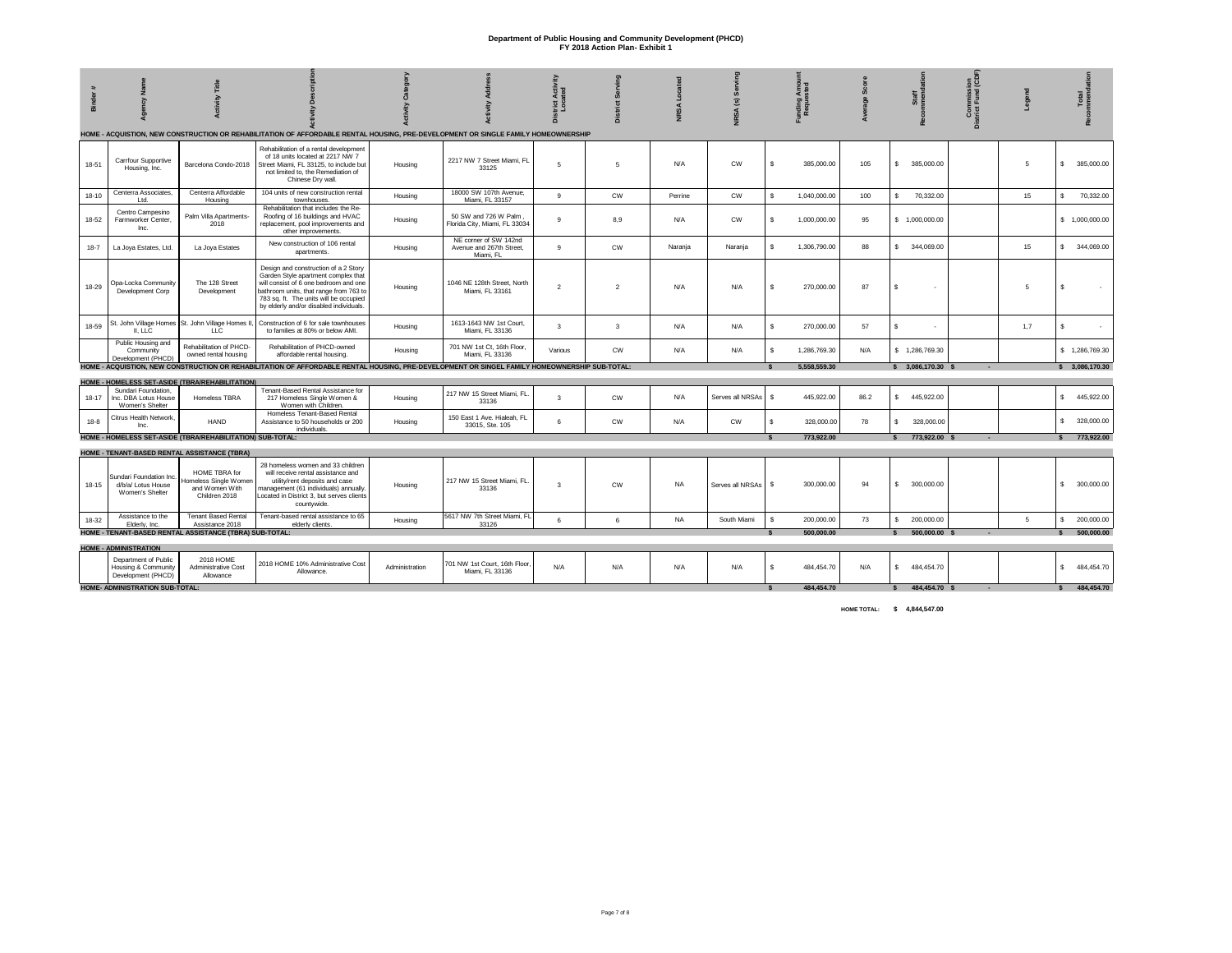| <b>NON-SCORING APPLICATIONS</b> |                                                                          |                                                      |                                                                                                                                                                                                                                                                        |                                                         |                                                                                                         |                            |                            |                         |                                                   |                                |                         |
|---------------------------------|--------------------------------------------------------------------------|------------------------------------------------------|------------------------------------------------------------------------------------------------------------------------------------------------------------------------------------------------------------------------------------------------------------------------|---------------------------------------------------------|---------------------------------------------------------------------------------------------------------|----------------------------|----------------------------|-------------------------|---------------------------------------------------|--------------------------------|-------------------------|
| <b>Binder</b>                   |                                                                          | <b>Activity Title</b>                                | Activity<br>Description                                                                                                                                                                                                                                                | Activity<br>Category                                    | <b>Activity</b><br>Address                                                                              | vity<br>trict Activ        | District<br>Serving        | Located<br><b>NRSA</b>  | NRSA(s)<br>Serving                                | Funding<br>Amount<br>Requested | Legend                  |
| $18 - 62$                       | Lincoln Memorial                                                         | Remembering Our Past                                 | Historic preservation of a<br>cemetery with the creation of<br>10 iobs.                                                                                                                                                                                                | Fconomic<br>Development                                 | No activity address<br>information provided                                                             | No information<br>provided | No information<br>provided | No information provided | No information<br>provided                        | 85,000.00<br>Ś.                | $\overline{\mathbf{3}}$ |
| 18-49                           | Model City Advisory Board Community<br>Development Corporation, Inc.     | SPED/Poinciana<br>Industrial Park-2018               | The applicant submitted an<br>application under a category<br>that was not offered through<br>this FY 2018 RFA cycle;<br>Special Economic<br>Development (SPED), The<br>activity is the SPED/Poinciana<br>Industrial Park, the applicant is<br>requesting \$183,000.   | Special<br>Economic<br>Development                      | 79 street to the<br>railroad tracks track<br>south from 27 Ave to<br>23/24 Ave. Model<br>City, FL 33147 | $\mathbf{3}$               | 3                          | Model City              | <b>CW</b>                                         | \$25,000,000,00                | 2                       |
| $18 - 50$                       | American Workforce Network<br>Community Development Corporation,<br>Inc. | SPFD/Poinciana<br>Industrial Park-2018               | The applicant submitted an<br>application under a category<br>that was not offered through<br>this FY 2018 RFA cycle;<br>Special Economic<br>Development. The activity is<br>the SPED/Poinciana Industrial<br>Park, the applicant is<br>requesting 25 million dollars. | Special<br>Economic<br>Development                      | 79 street to the<br>railroad tracks track<br>south from 27 Ave to<br>23/24 Ave. Model<br>City, FL 33147 | $\mathbf{3}$               | 3                          | Model City              | <b>CW</b>                                         | s.<br>183,000,00               | 2                       |
| $18 - 68$                       | Inn Da House, Inc.                                                       | Saving Our<br>Children/Saving Our<br><b>Families</b> | Non-profit organization<br>providing services that benefit<br>the whole man through<br>restoring their humanity.<br>respect, and dignity through<br>prevention, education, and<br>training while going from<br>transitional situation to<br>permanent solution.        | Public Service                                          | 1221 NW 179th<br>Street. Miami<br>Gardens, FL 33169                                                     | $\overline{1}$             | 1, 2, 3                    | N/A                     | Opa-Locka.<br>West Little<br>River, Model<br>City | 549,000.00<br>\$               | 3                       |
| 18-N/A                          | City of Opa Locka                                                        | Opa-locka Human<br>Resource Center                   | Replacement of Roof and<br>Renovation of Opa-locka<br>Former Human Recourse<br>Building.                                                                                                                                                                               | <b>Public Facilities</b><br>and Capital<br>Improvements | 777 Sharazad<br>Avenue Opa-Locka,<br>FL 33054                                                           | N/A                        | N/A                        | N/A                     | N/A                                               | s.<br>350,000,00               | 8                       |

**LEGEND**

|                 | Did not meet 70 point score requirement                                                                                       |
|-----------------|-------------------------------------------------------------------------------------------------------------------------------|
| $\mathfrak{p}$  | Applied for a category that was not solicited in this RFA                                                                     |
| 3               | Did not submit missing document(s) during "Cure" period                                                                       |
| 4               | District 13 CDF= \$30.081.42. District 6 CDF = \$5.000.00                                                                     |
| 5.              | Due diligence concerns                                                                                                        |
| 6.              | Additional funds were available in the category and applicant agreed to accept the additional funding                         |
|                 | Missing prior year's audited financial statement                                                                              |
| 8               | No formal application received, applicant emailed a scope of services after intake deadline, limited information was provided |
| 9               | District 7 2016 carryover funds used and reflected in Exhibit 4 (\$3,525.42) Marshall Williamson Park                         |
| 10 <sup>1</sup> | District 1 2016 carryover funds used and reflected in Exhibit 4 (\$6,339.30) Easter Seals Miami Gardens                       |
| 11              | Commission District allocation is from the District the activity is located in                                                |
| 12              | Commission District allocation is from District 13                                                                            |
| 13              | Commission District allocation is from District 1                                                                             |
| 1 <sub>A</sub>  | Commission District allocation is from District 12                                                                            |

14 Commission District allocation is from District 12 15 Funding recommendation will be based on final credit underwriting report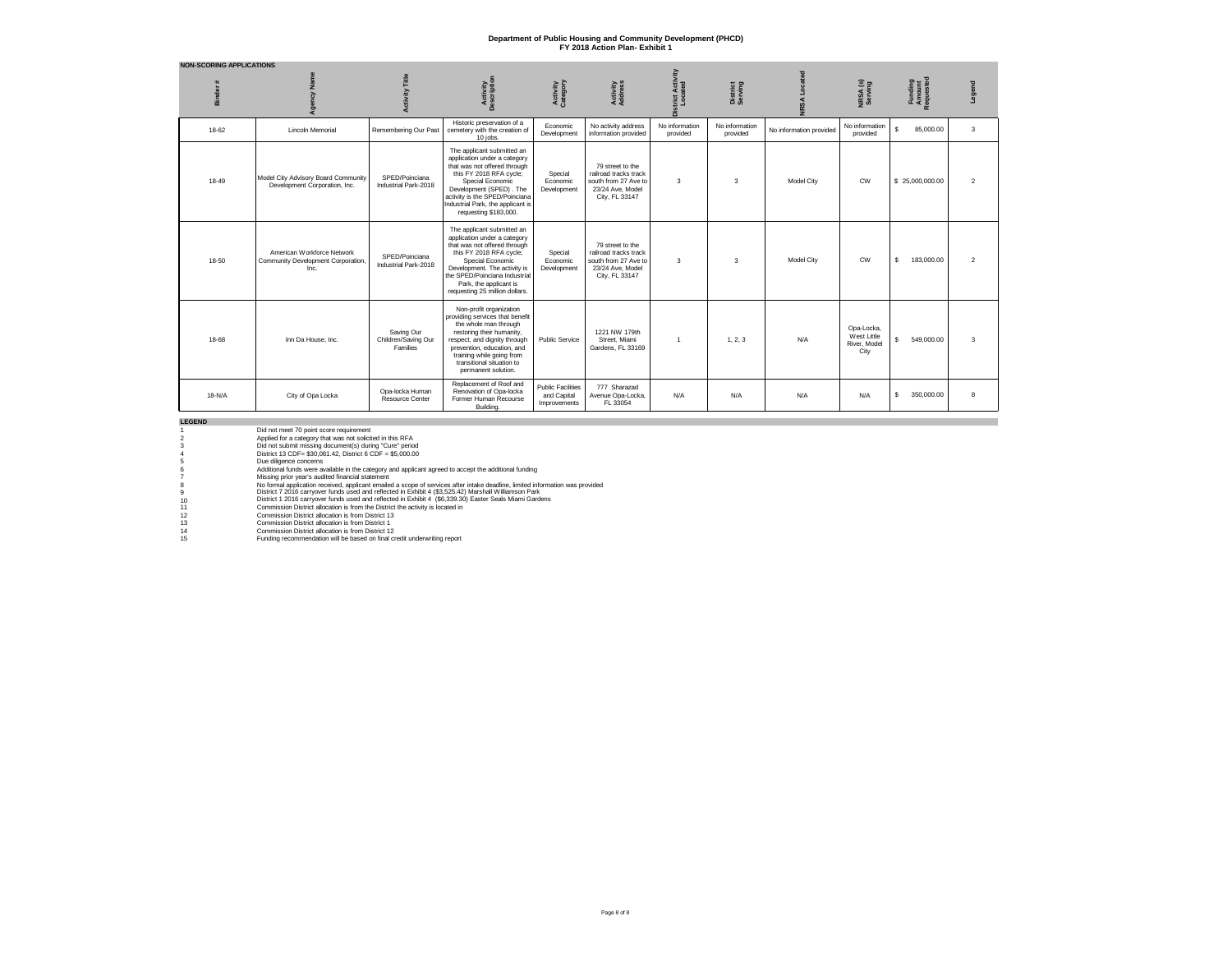| xnıbı |  |  |  |
|-------|--|--|--|
|-------|--|--|--|

| Program<br>Year & IDIS<br>No. | <b>Agency Name</b>                                                    | <b>Activity Title</b>                                     | <b>Activity</b><br>Category | <b>Activity Description</b>                                                            | <b>Activity Address</b>                                              | <b>Commission</b><br><b>District</b> | <b>Reason for</b><br>Recapture                            | Amount to be<br>Recaptured |
|-------------------------------|-----------------------------------------------------------------------|-----------------------------------------------------------|-----------------------------|----------------------------------------------------------------------------------------|----------------------------------------------------------------------|--------------------------------------|-----------------------------------------------------------|----------------------------|
|                               | <b>COMMUNITY DEVELOPMENT BLOCK GRANT (CDBG) - Public Service (PS)</b> |                                                           |                             |                                                                                        |                                                                      |                                      |                                                           |                            |
| 2017 / 5650                   | Centro Mater Child Care<br>Services, Inc.                             | <b>Youth Services</b><br>Program                          | <b>PS</b>                   | After School and Summer Camp Programs for at<br>risk low-income children - FY 2017 CDF | 418 SW 4 <sup>th</sup><br>Avenue, Miami, FL<br>33130                 | 5                                    | Activity is<br>complete and a<br>balance remains          | $\mathfrak{S}$<br>3,427.27 |
| 2017/5653                     | Curley's House of Style,<br>Inc.                                      | <b>Elderly Meals and</b><br>Services Program              | <b>PS</b>                   | Feeding the Needy Families-Elderly Meals and<br>Services Program                       | 6025 NW 6th Court.<br>Miami, FL 33127                                | 3                                    | Activity is<br>complete and a<br>balance remains          | \$<br>62.46                |
| 2017 / 5682                   | City of South Miami (Parks<br>and Recreation)                         | Senior Meals Program                                      | <b>PS</b>                   | Provide meals for 65 Seniors - FY 2017 CDF                                             | 6701 SW 62nd<br>Avenue, South<br>Miami, FL 33143                     | $\overline{7}$                       | Activity is<br>complete and a<br>balance remains          | $\mathbb{S}$<br>16,374.50  |
| 2017/5657                     | <b>Greater Miami Service</b><br>Corps                                 | Youth Education,<br>Employment and<br>Training            | <b>PS</b>                   | Youth Education, Employment and Training                                               | 810 NW 28th<br>Street, Miami, FL<br>33127                            | $\overline{1}$                       | Activity is<br>complete and a<br>balance remains          | $\mathfrak{S}$<br>280.02   |
| 2017                          | Miami Dade Urban Debate<br>League                                     | Miami Dade Urban<br>Debate League Public<br>Service       | <b>PS</b>                   | Teaching urban youth to think, communicate,<br>collaborate, and learn - FY 2017 CDF    | 2525 Ponce De<br>Leon Blvd., Suite<br>700, Coral Gables,<br>FL 33134 | 9                                    | Agency was<br>unable to meet<br>the National<br>Objective | \$<br>5,000.00             |
| 2017/5693                     | Teen Upward Bound, Inc.                                               | <b>Sports Enrichment</b><br>Program                       | <b>PS</b>                   | To provide comprehensive enrichment and fitness<br>programs to underserved youth.      | 717 Opa-locka<br>Blvd. Opa-locka, FL<br>33054                        | $\overline{1}$                       | Activity is<br>complete and a<br>balance remains          | \$<br>24.43                |
|                               |                                                                       |                                                           |                             |                                                                                        |                                                                      |                                      | CDBG - Public Service Subtotal:   \$                      | 25,168.68                  |
|                               | <b>CDBG - Public Service Technical Assistance (PSTA)</b>              |                                                           |                             |                                                                                        |                                                                      |                                      |                                                           |                            |
| 2017/5684                     | 79th Street Corridor<br>Neighborhood Initiative,<br>Inc.              | <b>Technical Assistance</b><br>to Businesses              | <b>PSTA</b>                 | Provide Technical Assistance to Businesses                                             | 7900 NW 27th<br>Avenue, Suite 236,<br>Miami, FL 33147                | N/A                                  | Activity is<br>complete and a<br>balance remains          | \$<br>542.58               |
| 2017/5655                     | <b>Dynamic Community</b><br>Development Corp.                         | <b>Technical Assistance</b><br>Program                    | <b>PSTA</b>                 | Provide Technical Assistance to low-and-moderate<br>income individuals.                | 3550 Biscayne<br>Blvd., Suite 304,<br>Miami, FL 33137                | N/A                                  | Activity is<br>complete and a<br>balance remains          | \$<br>1,283.85             |
| 2015/5452                     | Neighbors and Neighbors<br>Association, Inc.                          | Technical Assistance<br>to Businesses for Job<br>Creation | <b>PSTA</b>                 | Provide Technical Assistance to Businesses                                             | 5120 NW 24th<br>Avenue, Miami, FL<br>33142                           | N/A                                  | Activity is<br>complete and a<br>balance remains          | \$<br>63.60                |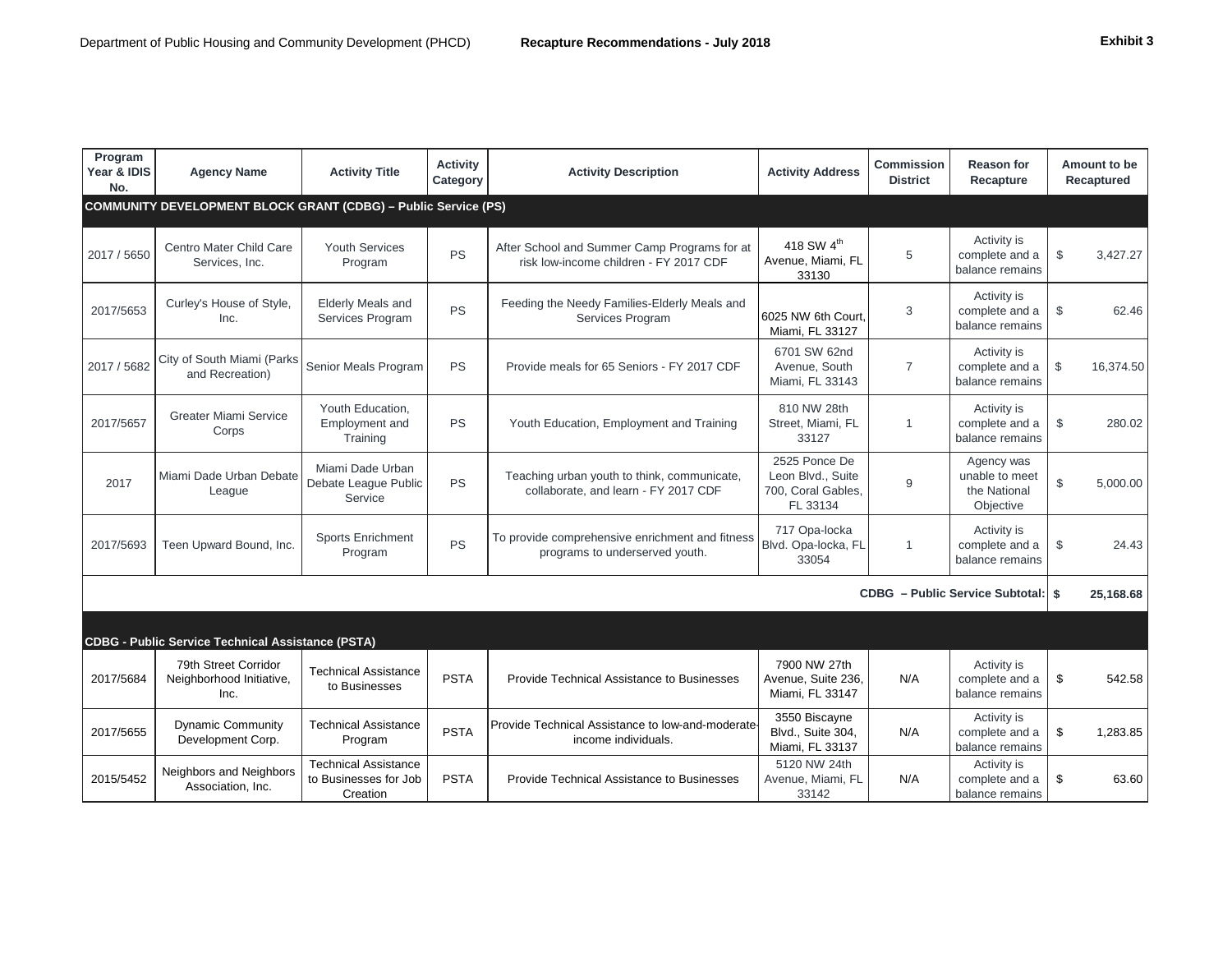| Program<br>Year & IDIS<br>No. | <b>Agency Name</b>                                                | <b>Activity Title</b>                                                            | <b>Activity</b><br>Category | <b>Activity Description</b>                                                                                                                                                                                                                                                                                      | <b>Activity Address</b>                                   | Commission<br><b>District</b> | Reason for<br>Recapture                          | Amount to be<br>Recaptured |
|-------------------------------|-------------------------------------------------------------------|----------------------------------------------------------------------------------|-----------------------------|------------------------------------------------------------------------------------------------------------------------------------------------------------------------------------------------------------------------------------------------------------------------------------------------------------------|-----------------------------------------------------------|-------------------------------|--------------------------------------------------|----------------------------|
| 2017/5671                     | South Florida Puerto Rican<br><b>Chamber of Commerce</b>          | <b>Technical Asssitance</b><br>to Small Businesses                               | <b>PSTA</b>                 | Provide Technical Assistance (TA) to small<br>minority businesses specifically in the areas of<br>Model City, Opa-locka, and Biscayne North.                                                                                                                                                                     | 3550 Biscayne<br>Blvd., Suite 306,<br>Miami, FL 33137     | N/A                           | Activity is<br>complete and a<br>balance remains | 906.07<br>\$               |
|                               |                                                                   |                                                                                  |                             |                                                                                                                                                                                                                                                                                                                  | CDBG - Public Service Technical Assistance Subtotal:   \$ |                               |                                                  | 2,796.10                   |
|                               | CDBG - Economic Development Micro Enterprise Lending Program      |                                                                                  |                             |                                                                                                                                                                                                                                                                                                                  |                                                           |                               |                                                  |                            |
| 2016/5588                     | <b>Black Economic</b><br>Development Coalition,<br>Inc.           | Micro Enterprise<br>Lending Program                                              | <b>ED</b>                   | Provide micro enterprise loans to at least 15 small<br>businesses                                                                                                                                                                                                                                                | 5120 NW 24th<br>Avenue, Miami, FL<br>33142                | N/A                           | Activity is<br>complete and a<br>balance remains | \$129.27                   |
| 2016/5581                     | Partners for Self-<br>Employment, Inc.                            | Micro Lending &<br><b>Technical Assistance</b><br>to Small Businesses<br>Program | ED                          | Provide micro loans and technical assistance to<br>small businesses located in various commission<br>districts                                                                                                                                                                                                   | 3000 Biscayne<br>Blvd., Suite 215,<br>Miami, FL 33137     | N/A                           | Activity is<br>complete and a<br>balance remains | \$1,516.80                 |
|                               |                                                                   |                                                                                  |                             |                                                                                                                                                                                                                                                                                                                  |                                                           |                               | <b>CDBG - Economic Development Subtotal:</b>     | \$1,646.07                 |
|                               | <b>CDBG - Public Facilities &amp; Capital Improvements (PFCI)</b> |                                                                                  |                             |                                                                                                                                                                                                                                                                                                                  |                                                           |                               |                                                  |                            |
| 2014/5330                     | Easter Seals of South<br>Florida, Inc.                            | Repair/Renovation                                                                | <b>PFCI</b>                 | Public facility repair and renovation of parking lot,<br>painting the exterior of building, installation of<br>awnings, installation of security cameras,<br>installation of perimeter fence, and installation of<br>building signage at 1475 NW 14th Avenue.<br>Facility provides services to disabled clients. | 1475 NW 14th<br>Avenue, Miami, FL<br>33125                | N/A                           | Activity is<br>complete and a<br>balance remains | \$658.05                   |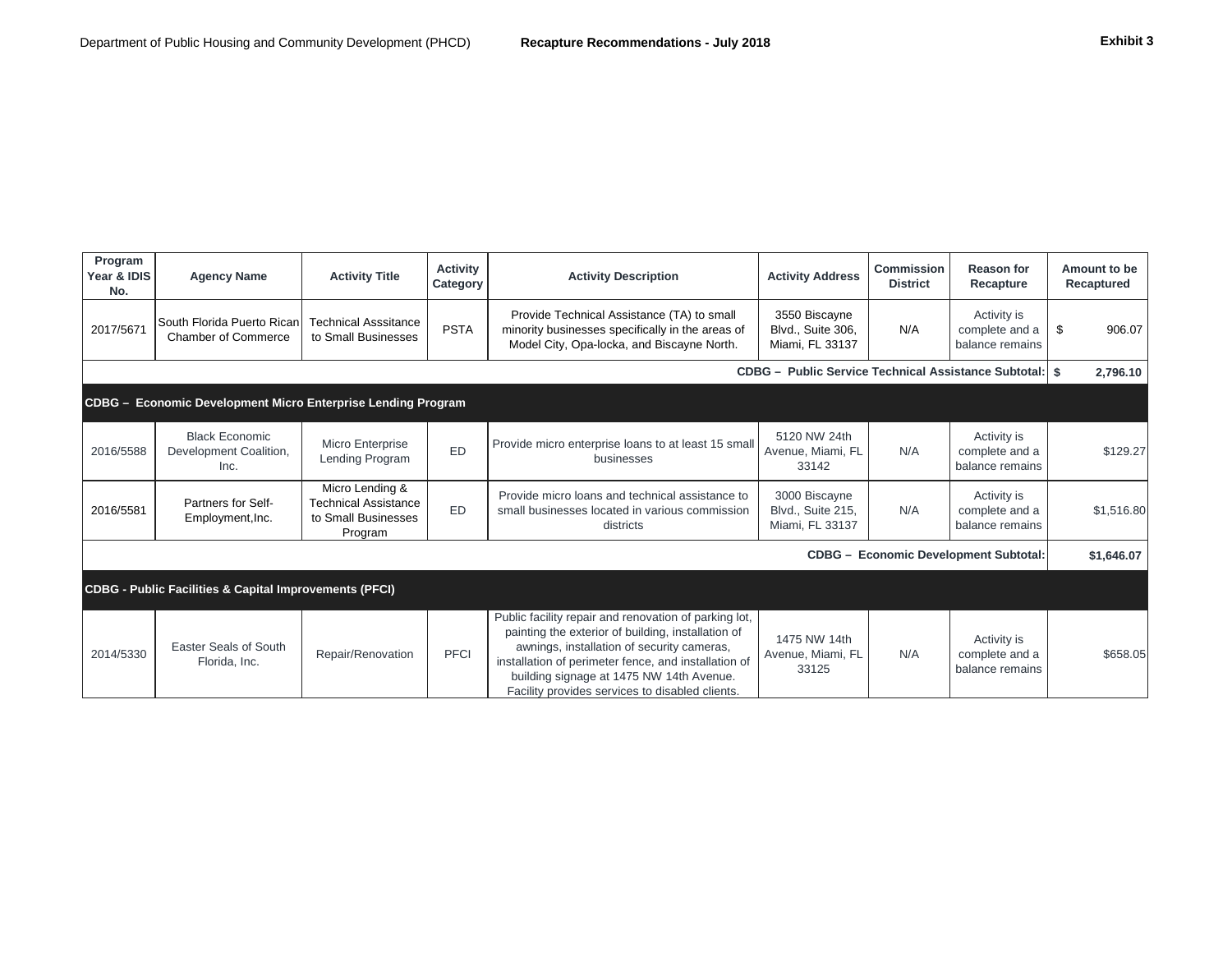| Program<br>Year & IDIS<br>No.                   | <b>Agency Name</b>                                 | <b>Activity Title</b>                    | <b>Activity</b><br>Category | <b>Activity Description</b>                                                                                                                                                                             | <b>Activity Address</b>                             | <b>Commission</b><br><b>District</b> | <b>Reason for</b><br>Recapture    | Amount to be<br>Recaptured |
|-------------------------------------------------|----------------------------------------------------|------------------------------------------|-----------------------------|---------------------------------------------------------------------------------------------------------------------------------------------------------------------------------------------------------|-----------------------------------------------------|--------------------------------------|-----------------------------------|----------------------------|
| 2015/5484                                       | Miami-Dade Parks,<br>Recreation and Open<br>Spaces | Landscaping and<br><b>Beautification</b> | <b>PFCI</b>                 | Activity is<br>Landscaping and beautification to include Ruben<br>N/A<br>Dario Park, the Women's Park and District 10 right-<br>Various Locations<br>of-way planting and landscaping on eligible roads. |                                                     | complete and a<br>balance remains    | \$208.87                          |                            |
| <b>CDBG PFCI Subtotal:</b>                      |                                                    |                                          |                             |                                                                                                                                                                                                         |                                                     |                                      |                                   |                            |
| CDBG - Public Housing and Community Development |                                                    |                                          |                             |                                                                                                                                                                                                         |                                                     |                                      |                                   |                            |
| 2016                                            | Public Housing and<br><b>Community Development</b> | Public Housing<br>Modernization          | Housing                     | Make needed improvements to outdated<br>structural, electrical, and mechanical systems in<br><b>Public Housing Units</b>                                                                                | 701 NW 1st Court,<br>16th Floor, Miami.<br>FL 33136 | Countywide                           | Projects done by<br>County Depts. | \$9,864.72                 |

**\$40,342.49**  <u>Constantinopedia</u>

|                          |                                                     |                                     |         |                                                                         |                                                     |     | <b>CDBG SUBTOTAL:</b> | .                  |
|--------------------------|-----------------------------------------------------|-------------------------------------|---------|-------------------------------------------------------------------------|-----------------------------------------------------|-----|-----------------------|--------------------|
|                          | CDBG FY 2016 Voluntary Grant Reduction (VGR)        |                                     |         |                                                                         |                                                     |     |                       |                    |
| 2016                     | Public Housing and<br><b>Community Development</b>  | Unallocated CDBG<br>Funds for VGR   | Various | Voluntary Grant Reduction that was uncollected by<br>U.S HUD in FY 2016 | 701 NW 1st Court,<br>16th Floor, Miami,<br>FL 33136 | N/A | N/A                   | \$<br>1,947,751.39 |
|                          | <b>CDBG FY 2017 Voluntary Grant Reduction (VGR)</b> |                                     |         |                                                                         |                                                     |     |                       |                    |
| 2017                     | Public Housing and<br><b>Community Development</b>  | <b>Voluntary Grant</b><br>Reduction | Various | Voluntary Grant Reduction that was uncollected by<br>U.S HUD in FY 2017 | 701 NW 1st Court,<br>16th Floor, Miami,<br>FL 33136 | N/A | N/A                   | \$<br>28,133.81    |
|                          |                                                     |                                     |         |                                                                         |                                                     |     |                       |                    |
| <b>CDBG GRAND TOTAL:</b> |                                                     |                                     |         |                                                                         |                                                     |     | 2,016,227.69          |                    |